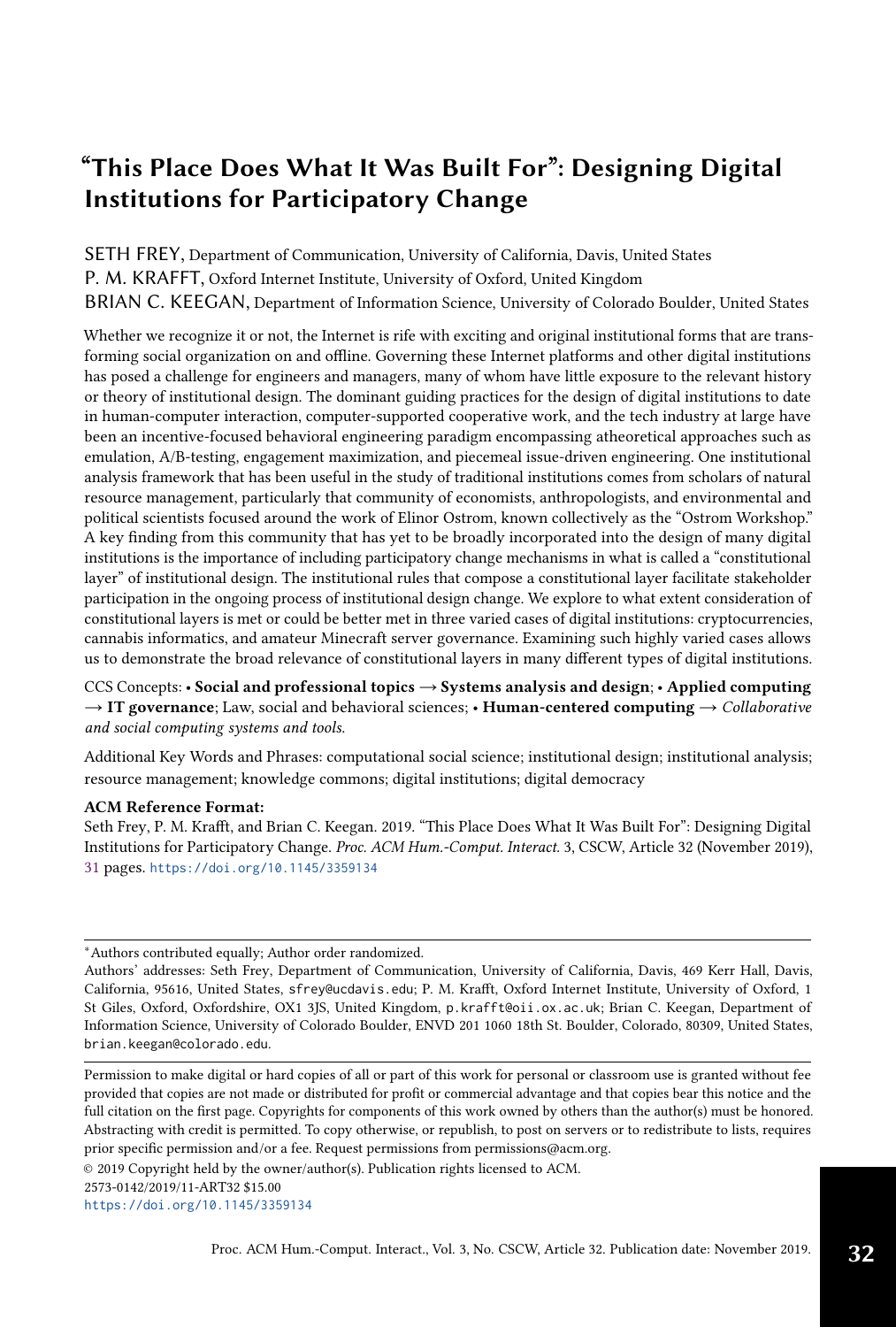"Because when this place does what it was built for, then we all get a little closer." —"Here Together", 2018 Facebook advertisement

## INTRODUCTION

In April 2018, Mark Zuckerberg, founder and CEO of a major online social networking platform, testified to members of the United States Senate and House of Representatives on the role of privacy in his platform's design. This Congressional testimony was noteworthy, not only because it generated global coverage, trending topics, and remixable memes, but because it placed representatives of two historically significant institutional experiments—Facebook and the U.S. Congress—in the same frame. The ensuing frenzy of posturing, apprehensions, and socio-technical suppositions highlighted the need for more robust conversations about how large, complicated digital institutions can and should be designed.

Institutions are the rules, norms, constraints, routines, roles, and other structures that people use to organize their social interactions [\[83,](#page-29-0) [87\]](#page-29-1). Institutions operate through regulative (rule-setting, monitoring, sanctioning, etc.), normative (obligation, expectation, morality, etc), and culturalcognitive (taken-for-granted, comprehensible, shared understanding, etc.) mechanisms [\[102\]](#page-30-1). As digital institutions, whose rules and structures are encoded or enforced through software, come to play an out-sized role in mediating human affairs [\[14,](#page-27-0) [73\]](#page-29-2), it becomes imperative to understand the considerations involved in their design and evolution. The quote in the epigraph, taken from a 2018 Facebook ad campaign in the aftermath of the Cambridge Analytica scandal, is an important admission that digital institutions like Facebook are not doing what they were "built for" and implies that (1) these systems can be designed to embody alternative values and (2) the design of these systems leaves them susceptible to defection, attack, and other failure modes.

Digital institutions present at least two unique challenges compared to non-digital forms. First, the inhuman rigidity, precision, and efficiency of code produces a new type of power asymmetry between platform owners and users. Second, the technical skills needed to build digital systems has led to a small, homogeneous group of de facto technocrats becoming the ruling class of the digital world. These twin challenges compound each other: a small and homogeneous group will have limited ability to predict misalignments between available services and the needs of a diverse user base. At the same time, the precision of software enables unprecedented levels of literalism in monitoring compliance to protocols, while its rigidity creates a fragility to unanticipated situations and malicious re-purposing. These characteristics of digital institutions exacerbate incongruities between the narrow intentions of designers and the unanticipated uses and misuses by users.

Within the relevant areas of academic computer science, one of the dominant theoreticallyinformed approach to the design of digital institutions is epitomized in the work of Kraut, Resnick, et al.'s Building Successful Online Communities [\[71\]](#page-28-0). This paradigm relies on an individualistic, incentive-based, and top-down "psychological engineering" approach to digital institution design. In the present work, we re-evaluate this dominant approach in light of the serious challenges digital institutions have confronted since 2016 around polarization, propaganda, and content moderation. We introduce working within an institutional analysis framework to answer past calls from the area of social computing to engage with literature from the social sciences [\[116\]](#page-30-2). Concentrating on the norms and rules, specifically the formal rules that define how communities operate, we draw upon the participatory view of institution design advanced by political scientist Elinor Ostrom.

Ostrom's research showed that participatory deliberation and decision-making are crucial for allowing institutions to adapt to local contexts and achieve greater sustainability than what is possible through centralized, top-down planning. By contrast, typical work in digital institution design, such as that of "nudges" [\[112\]](#page-30-3), "optimization" approaches of A/B testing, or other engineering-oriented approaches, has focused on laying out the design space for digital institutions with negligible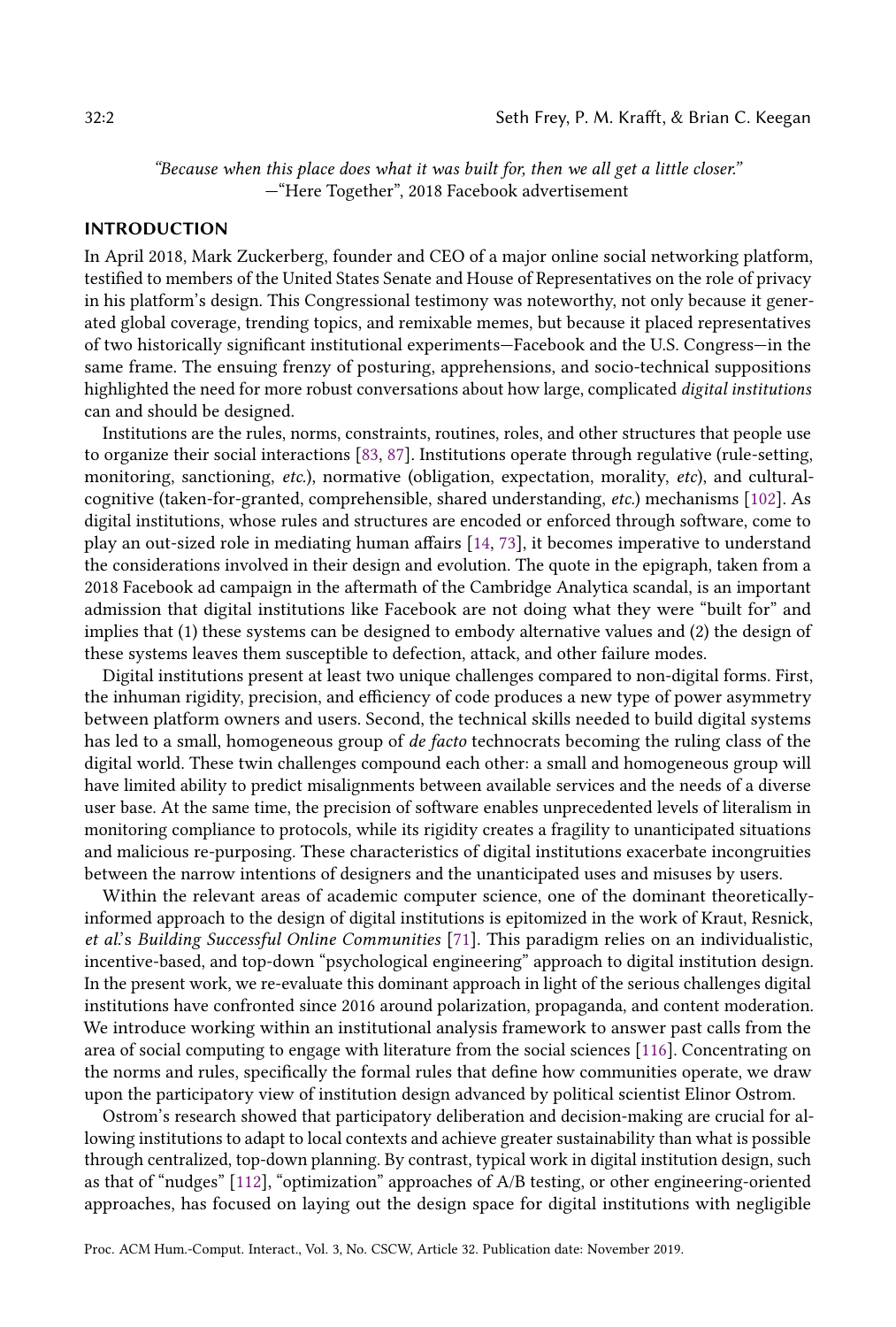attention to who can make design decisions about the institution and how those decisions are adjudicated. Authors in the top-down engineering tradition—even in drawing upon Ostrom in building parts of their framework—see "a moral imperative to create online communities that work well", regardless of whether it is "social engineering" or "paternalism" [\[98,](#page-29-3) p. 9]. In contrast, Ostrom recognizes that choices about how to scaffold democratic participation are critical for designing responsive and resilient institutions.

Although related areas have some traction, institutional design and analysis perspectives are rare in computer and information science and engineering (CISE) fields: there are only 13 results in the ACM digital library and 19 results in the IEEE digital library for "institutional design" and 7 and 28 respectively for "institutional analysis". The absence of institutional design and analysis frameworks in CISE research conversations is conspicuous given that CISE practitioners design and implement digital institutions that have profound influence over the social, psychological, political, and economic lives of billions of people. These platforms' engineers, scientists, and managers are overwhelmingly drawn from science and engineering backgrounds, where most receive no formal training in institutional design and analysis, and are unaware of the implications of specific resource management configurations or the availability of more robust alternative designs.

In the remainder of this paper, we translate one component of Ostrom's institutional design and analysis framework to the problems of contemporary digital institutional design: the design of an institution's "constitutional layer" that defines how a system changes itself and who is formally included in change processes. Like all institutions, digital institutions change in response to a variety of factors—imitating other institutions' successes, adapting to changes in the availability of resources, and generating new rules and relationships [\[2,](#page-26-0) [103\]](#page-30-4). Engaging diverse stakeholder perspectives by incorporating a broad base of participants into "constitutional layer" processes ensures that these changes are more responsive, legitimate, and sensitive to diverse and local contexts. We use three case studies to illustrate how Ostrom's institutional analysis and design framework can be applied to digital institutions, and to argue for the importance of participatory constitutional design layers for creating more accountable and resilient digital institutions.

#### BACKGROUND

There is a long tradition in human-computer interaction and computer-supported cooperative work exploring how values are embedded in software and technological artifacts [\[39,](#page-27-1) [40,](#page-27-2) [119\]](#page-30-5). In close alignment with the related areas of infrastructure studies [\[25,](#page-27-3) [41,](#page-27-4) [45,](#page-28-1) [75,](#page-29-4) [80,](#page-29-5) [91\]](#page-29-6) and critical platform studies [\[46\]](#page-28-2), we build on this tradition by focusing on information technologies like software, protocols, and platforms as artifacts of institutional processes and structures. In this section, we offer a definition of digital institutions and trace out three distinct traditions within the humancomputer interaction and information systems fields for designing institutions: participatory design, engineering, and the commons. We outline the features of the prevailing paradigm of top-down digital institutional design, introduce the Ostrom Workshop's concept of constitutional layers as an important component for designing sustainable institutions, and summarize previous work using Ostrom's frameworks to analyze digital institutions.

Designing a digital institution involves tasks such as defining the transfer and sharing of resources, how the user community will be built and sustained, and the action space of participation and interaction. During the rise of digital institutions over the last two decades, a handful of approaches to these questions have been pursued by computer and information scientists in industry. The pretheoretical approach stereotypical of technology firms and digital platforms has been "build it and they will come", relying on the practical experience and the precedent of previous platforms to guide design decisions, as well as the intuitions and agility of managers to implement design choices. A related approach is to make design choices based on profit maximization, in the extreme case without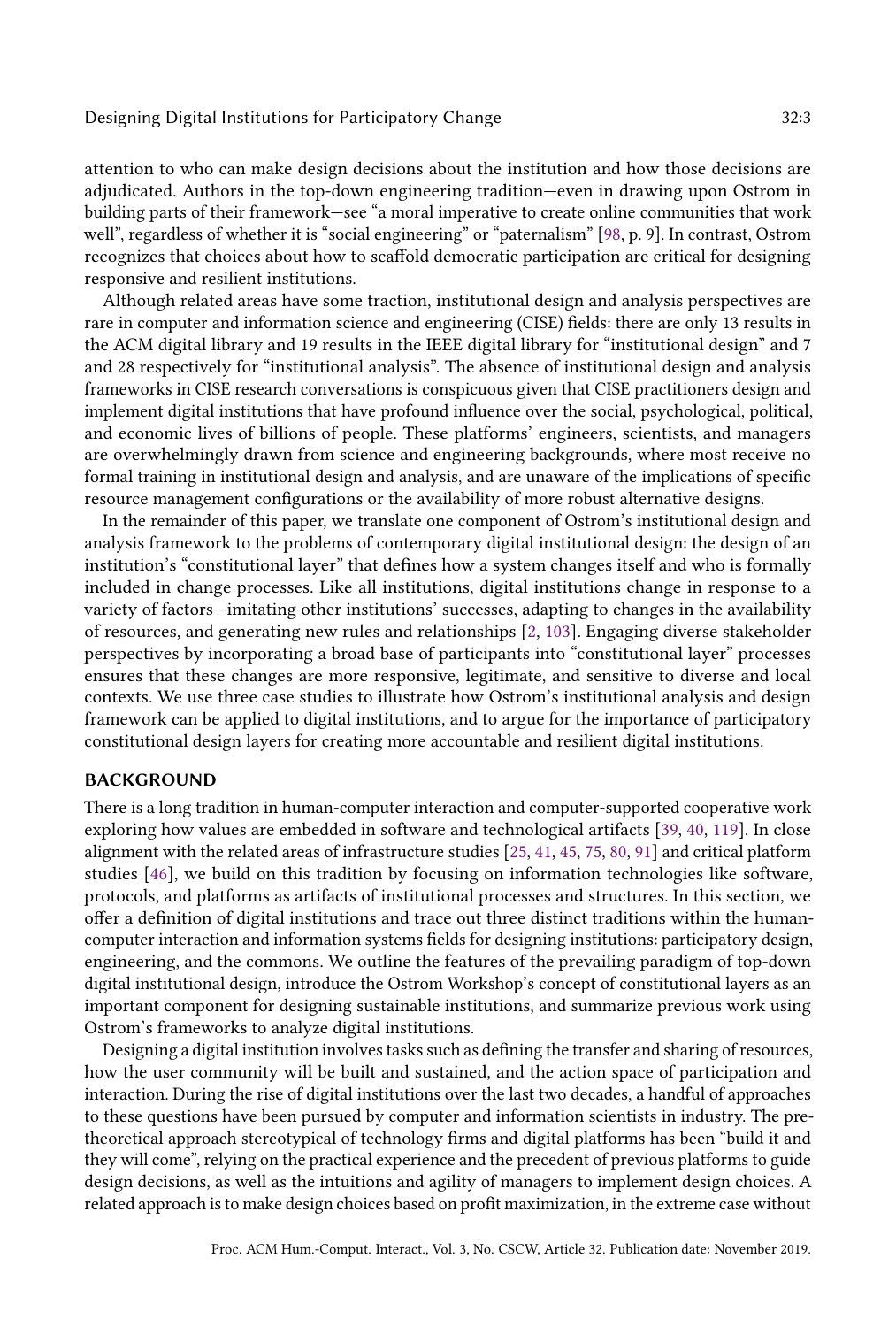regard to factors such as community sustainability or health. Research towards this goal focuses on atheoretical design methods such as A/B-testing for maximizing engagement, and machine learning for behavioral prediction. But these pre-theoretical and atheoretical approaches are increasingly unable to stay ahead of the accumulating socio-technical strains that are consequences of basic design choices made at the foundations of these digital institutions.

### Digital institutions

While institutions are the rules, norms, constraints, routines, roles, and other structures that people use to organize their social interactions, digital institutions are institutions whose rules or structures are at least partially encoded or enforced through software. Modern institutions vary in the degree to which they are digitized; digitization is altering many historical institutions while also creating entirely new institutional forms [\[28\]](#page-27-5). Institutions like government departments use digital systems to implement or support existing legal or socio-technical infrastructure: a citizen submitting taxes online is participating in a digital component of a larger institutional framework, and the form of these digital structures creates affordances (such as new ways to submit taxes) and inequalities (such as through the "digital divide" [\[52\]](#page-28-3)). Social media platforms like Twitter are more conspicuously identifiable as digital institutions because all actions and interactions are mediated through computers. However, even Twitter is not a wholly digital institution: Twitter-the-platform is managed by engineers employed by Twitter-the-corporation that is itself embedded within layers of other non-digital institutions like publicly-traded corporations and employment law.

It is difficult to think of any major institution today that does not have a digital component. A digital institution could be any company which uses software to shape participant behavior (e.g. enterprise resource planning systems, attendance control systems). Our definition of digital institutions is therefore quite broad. We inherit this definition from the literature on institutions, both digital and not. There is a large overlap between digital institutions and the type of systems studied in computed supported cooperative work or social computing—digital institutions certainly facilitate both cooperative work and social computing. The distinction is that compared to treating "cooperative work" as an object of study in computer supported cooperative work [\[51\]](#page-28-4), or treating "computing" as an object of study in social computing [\[90\]](#page-29-7), the focus of digital institutions is on institutional structures themselves. For example, thinking about "computing" is often oriented towards thinking about particular intended functions, whereas thinking about the infrastructure of a platform can facilitate thinking about many different uses and functions, intended or unintended. Similarly, thinking about "cooperative work" leads to questions such as how computers make certain collaborative tasks easier, whereas thinking about institutions leads to open-ended questions with institutions centered as the object of inquiry, such as what kinds of work do particular institutional choices facilitate, or to what extent do the rules or design choices of a particular digital institution yield a high-level property like adaptability of the institution or democratic participation within the institution?

One of our goals is to highlight the fault lines that exist when single agents like Twitter-thecorporation engage in digital institution design unilaterally to make Twitter-the-platform. Many of the largest and most influential digital institutions, including the platforms run by Facebook, Google, and Twitter, lack meaningful mechanisms for bottom-up input on their rule- and decision-making. Such participatory rule-making processes are widespread in the sustainable institutions studied by Ostrom and her colleagues [\[84\]](#page-29-8).

While a social media user with grievances about fake news or spam may be able to flag content, these reports typically do not cause changes in the rules of the parent institution. Users of social media platforms have limited recourse for feedback and grievances in these digital institutions. Platforms operate under "intermediary immunity" rules like Section 230 that limit regulatory oversight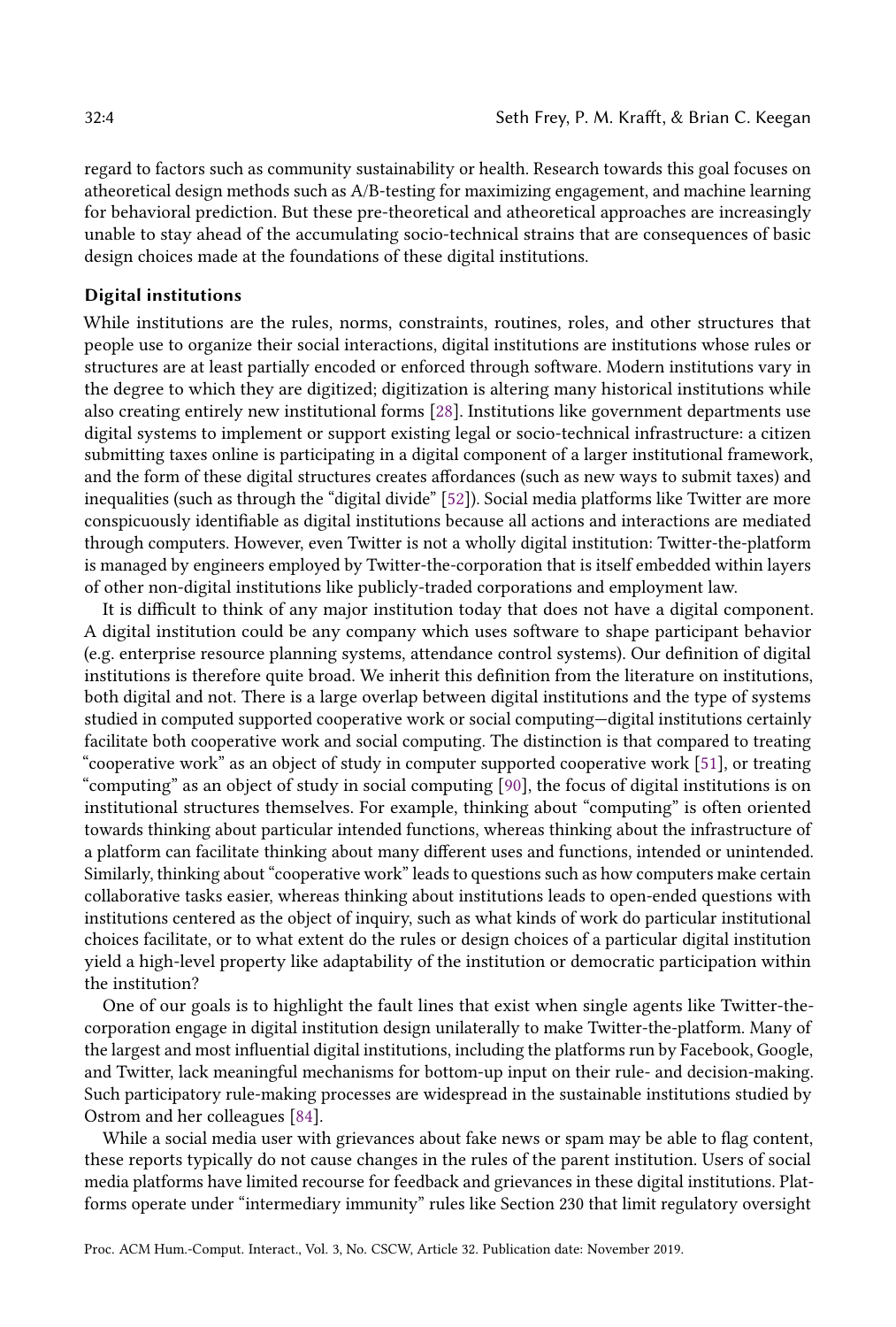of these platforms [\[27\]](#page-27-6). Platforms are also managed by for-profit corporations that prioritize increasing shareholder value or delivering reliable engagement to their advertiser customers. Change in the design of these digital institutions is typically caused through either (1) indirect and formal actions by management or shareholders, (2) indirect and coarse mechanisms like developing new product features to deliver better engagement for advertisers, or (3) direct but coarse mechanisms like user collective action, employee protests, or hacktivist disclosures. In the absence of reliable mechanisms for more direct and bottom-up input on rule-making, the design of many digital institutions have instead been governed through indirect and top-down means.

## The participatory design tradition

Participatory design is a central framework within the fields human-computer interaction and information systems. Originating in Scandinavia and West Germany in the 1970s with strong traditions of industrial democracy [\[3,](#page-26-1) [6\]](#page-26-2), the idea of participation was grounded in the right of workers to have an influence on matters that concern them, in this case, their work. Participatory design was a reaction to the design and deployment of information technological tools of managerial control that solicited little input from workers [\[67\]](#page-28-5). Gärtner and Wagner [\[43\]](#page-28-6) offer three "arenas for design and participation", in which actors engage in system design. The first arena ("Arena A") is "designing work and systems": the (more or less) concrete artifacts of hardware, software, and processes where work is done. The second arena ("Arena B") is "designing organizational frameworks for action": the spaces where actors meet outside of the work tasks themselves and negotiate their respective interests. The third arena ("Arena C") is "designing industrial relations": the broader legal and political environment where relationships are defined by regulations in response to constituencies and agendas. Early research in participatory design attempted to link Gärtner and Wagner's different arenas together, but more recent efforts have largely ceded the second and third arenas to focus on the first arena [\[42\]](#page-27-7).

A review of participatory design projects identified five requirements for substantive participation in design processes: (1) access to relevant information, (2) possibility of independent conclusions, (3) participation in decision-making, (4) availability of participatory development methods, and (5) room for alternative technical and/or organizational arrangements [\[20\]](#page-27-8). Participatory design projects have wide variation in the construction of participation [\[49,](#page-28-7) [67\]](#page-28-5). At one extreme, worker participation is limited to access to their experiences with a goal of surfacing their needs as endusers. These projects are initiated by managers or design professionals, and workers have little control over the design process, influence over the direction, or ability to propose alternatives. This situation approximates much of contemporary user experience research in digital institutions: evaluating already-engineered products or legitimizing one managerial decision over another. At the other extreme, worker participation is central to the success of a project through analysis of possibilities, evaluation and selection of components, prototyping of technologies, and involvement in implementation and deployment. This extreme of fully participatory engagement is rare in practice and most participatory design projects typically involve some level of sampling and delegated representation. Wikipedia's rule-making environment, in which even the most fundamental policies are subject to on-going revision by any editor, captures this extreme of participatory design in a contemporary digital institution [\[10,](#page-26-3) [54,](#page-28-8) [65,](#page-28-9) [72\]](#page-28-10).

The sustainability of participatory design projects is also an on-going tension. They are often small-scale, isolated from other parts of the organization, and contingent on the presence of researchers and design professionals to establish and maintain participatory structures [\[67\]](#page-28-5). A participatory design for useful systems emphasizes responding to known issues while one for infrastructuring emphasizes discovering unknown issues [\[24\]](#page-27-9). Management often re-asserts its control over design processes once the project ends and resources are withdrawn or active engagement in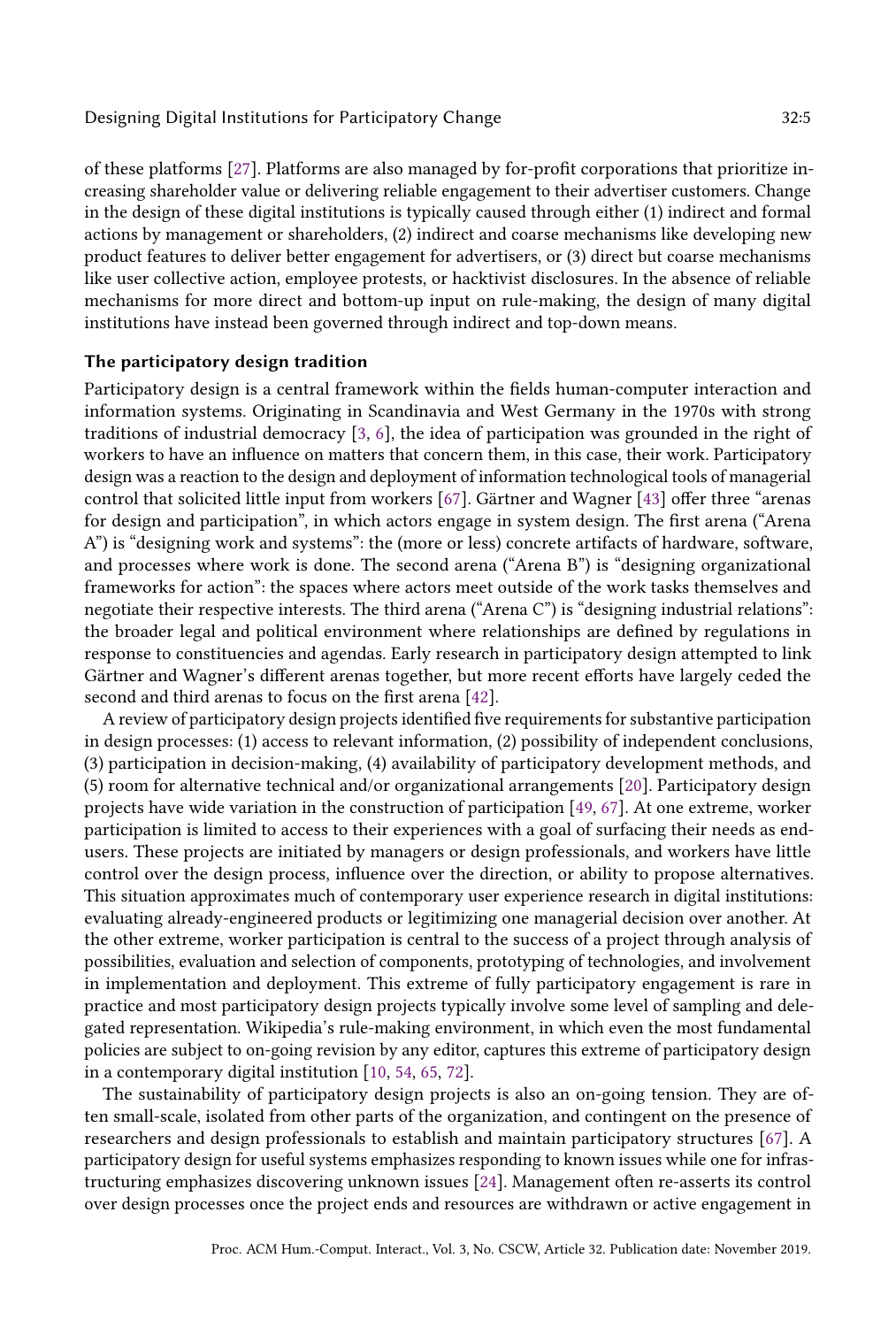participatory processes wanes [\[20\]](#page-27-8). These shortcomings often reflect the narrow "Arena A" scoping of participatory design projects rather than incorporating long-term viability and engagement as design goals alongside more robust "Arena B" and "Arena C" mechanisms. Gärtner and Wager argue,

"taking politics seriously in systems design requires designers not only to analyze existing actor networks but ultimately to redesign them in ways that help establish and maintain participatory structures." [\[43,](#page-28-6) p. 212]

To address these sustainability concerns, participatory design scholars emphasize the need to shift from "design-for-use" to "design-for-future-use" and creating the infrastructures of technical practice as well as social support to sustain on-going and future participatory design processes [\[33,](#page-27-10) [106\]](#page-30-6). Meaningful participatory design of "things" (Arena A) often requires robust participation in the design of the infrastructures and institutions around those things (Arenas B and C). This is the space of institution design.

What is the role of participatory design in systems like online communities and other digital institutions where concepts like "management" and "labor" are less clear? A shift towards thinking about participatory design and the public provides a new set of strategies for engaging in settings, participants, and authority dynamics that lack clear institutionalized divisions [\[11,](#page-26-4) [24\]](#page-27-9). Filtered through the lens of any given contemporary debacle around privacy or content moderation, the "Arena A" would be collaboratively exploring alternative technical infrastructure like newsfeed ranking or API access, the "Arena B" would emphasize settings and processes for employees and users to negotiate how to translate grievances into releases, and "Arena C" would emphasize the development of national policies and regulations requiring platforms create processes for responding to user grievances. Any of these alternative institutional configurations admittedly seems far-fetched given the significant gaps in all five of the participatory design requirements, not least because users lack any substantive bargaining power over platform governors outside of coarse employee or consumer feedback mechanisms like exit, voice, loyalty, and neglect [\[57,](#page-28-11) [120\]](#page-30-7). What would a substantive participatory design project of digital institutions look like and how could it be sustained? Ostrom's concept of constitutional layers for institutional design, which we define in detail later on, provides an under-appeciated interface with this participatory design tradition [\[79\]](#page-29-9).

## The engineering tradition

Today, the most dominant and successful paradigm in the design of digital institutions is what we term the "behavior change" or "psychological engineering" approach. Psychological engineering represents the design of social systems with a top-down goal-oriented analytic procedure that uses psychology and economics to shape user behavior with carefully structured incentives, and subtle informational nudges that leverage human cognitive biases to steer users toward preferred outcomes. Design choices in this paradigm can be made and implemented by a singular designer or administrator who has unilateral power over the institution and unquestioned legitimacy to exercise it. Participants are the wild cards in the institution, harder to control than the rest of its structure, and the goal of a design is generally to structure their decision environment so as to orchestrate user behavior toward some collective end. Psychological engineering approaches institutional change through the lens of iterative design: an institution is designed to satisfy a goal, its proximity to that goal is measurable, and it merits change to the extent that it is deviating from the goal. So after deploying a design, the designer measures and analyzes deviations, tweaks relevant portions of the decision environment, and deploys a refinement that more sensitively harnesses psychological and economic insights in service of the institution's design goals.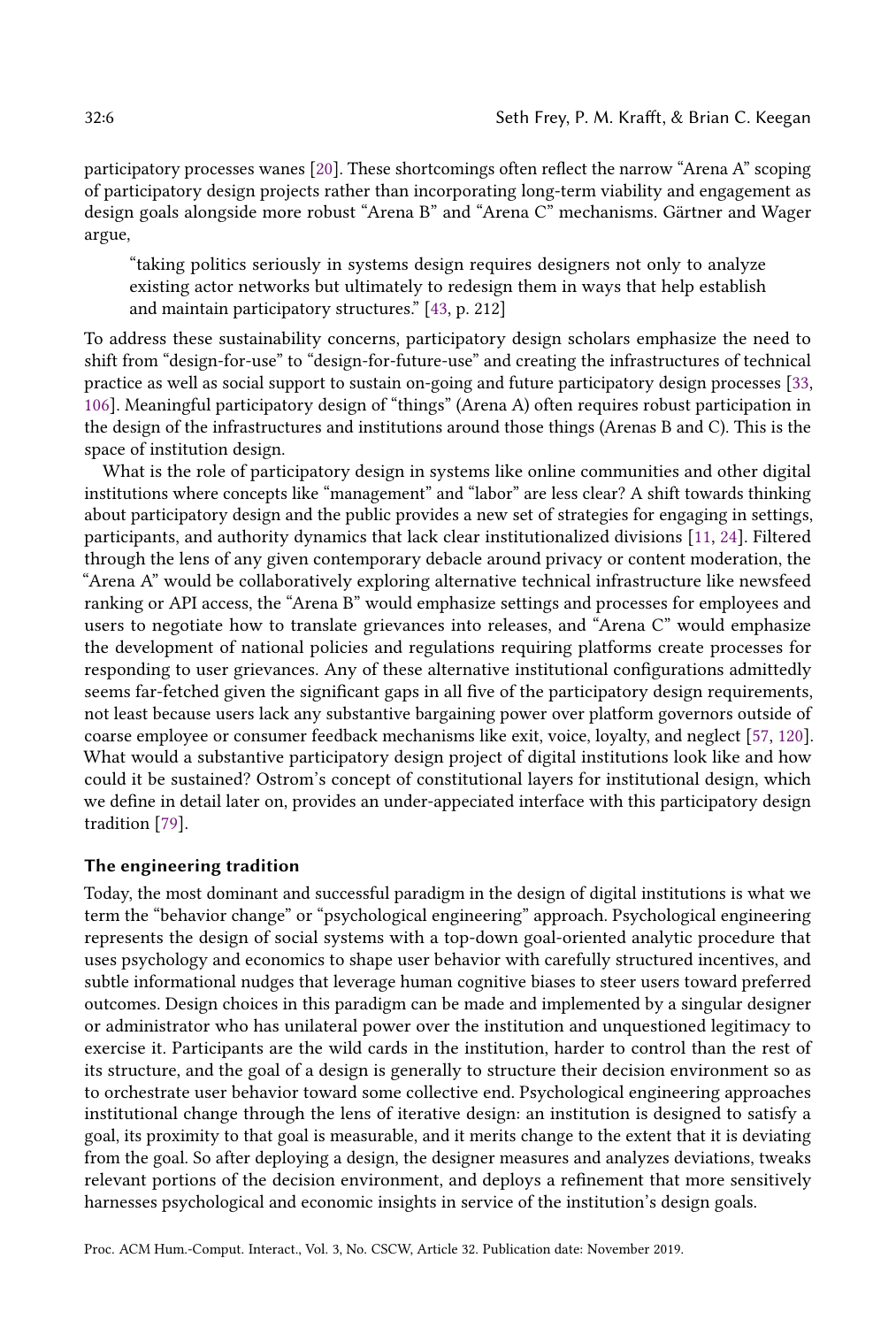<span id="page-6-0"></span>

| Challenge          | Example design claim                                                                                                                                                                      |
|--------------------|-------------------------------------------------------------------------------------------------------------------------------------------------------------------------------------------|
| <i>Motivations</i> | "Requests from high-status people in the community lead to more contri-<br>bution than anonymous requests or requests from low-status members."                                           |
| Commitment         | "Highlighting a community's purpose and successes can translate mem-<br>bers' commitment into normative commitment to the community."                                                     |
| <b>Newcomers</b>   | "Entry barriers for newcomers may cause those who join to be more<br>committed to the group and contribute more to it."                                                                   |
| Regulation         | "Moderation decided by people who are members of the community, are<br>impartial, and have limited or rotating power will be perceived as more<br>legitimate and thus be more effective." |
| Founding           | "Ambiguity of scope for the community creates opportunities for adjust-<br>ment and member ownership."                                                                                    |
|                    | Table 1. Examples of design claims and their corresponding design challenges from [71].                                                                                                   |

Although certainly not the only representative of this approach, one of the most prominent examples within HCI of the psychological engineering tradition is the book Building Successful Online Communities (BSOC) [\[71\]](#page-28-0) by Kraut, Resnick, Kiesler, Riedl, and their colleagues [\[8,](#page-26-5) [34,](#page-27-11) [96,](#page-29-10) [97\]](#page-29-11). Drawing on social psychological theories about motivation, commitment, and identity, the BSOC approach has directly informed the design of social media platforms like Facebook. BSOC seeks to "identify a wide variety of levers of change, features of online communities that can be deliberately and strategically chosen" [\[71\]](#page-28-0). We go into depth analyzing this work as a grounded example of how a behavioral or psychological engineering approach has been used in HCI and CSCW, even though many other systems-oriented or engineering-oriented top-down approaches have similar blind spots. We provide details on the philosophy, method, and recommendations of BSOC in order to contrast its design implications with those of work in the Ostrom tradition.

Within the psychological engineering approach, the central governor of the digital institution decomposes effective communities into aggregations of socio-technical functionality for engineering different dimensions of desirable community member behavior. BSOC describes eight "levers of change" that are social or technical configurations reflecting design decisions made by managers, designers, and members of online communities [\[98,](#page-29-3) p.6–8]:

- Community structure. How is the community organized? Size, homogeneity, subgroup structure, and recruitment of members.
- Content, tasks, and activities. What kinds of activities does the community support? Self-disclosed, imported, volunteered, professional content; interdependent vs. dependent tasks; social vs. immersive activities.
- Selection, sorting, highlighting. How can members find the information that is best for them? Dividing community into spaces, highlighting good content, removing inappropriate content, and feeds or recommendations of relevant/related content.
- External communication. How can members communicate beyond the community? Sharing content, migrating identities, and importing relationships embeds communities.
- Feedback, rewards, sanctions. How do community members receive feedback about their behavior? Ratings, rewards, and sanctions provide informal or formal changes in status.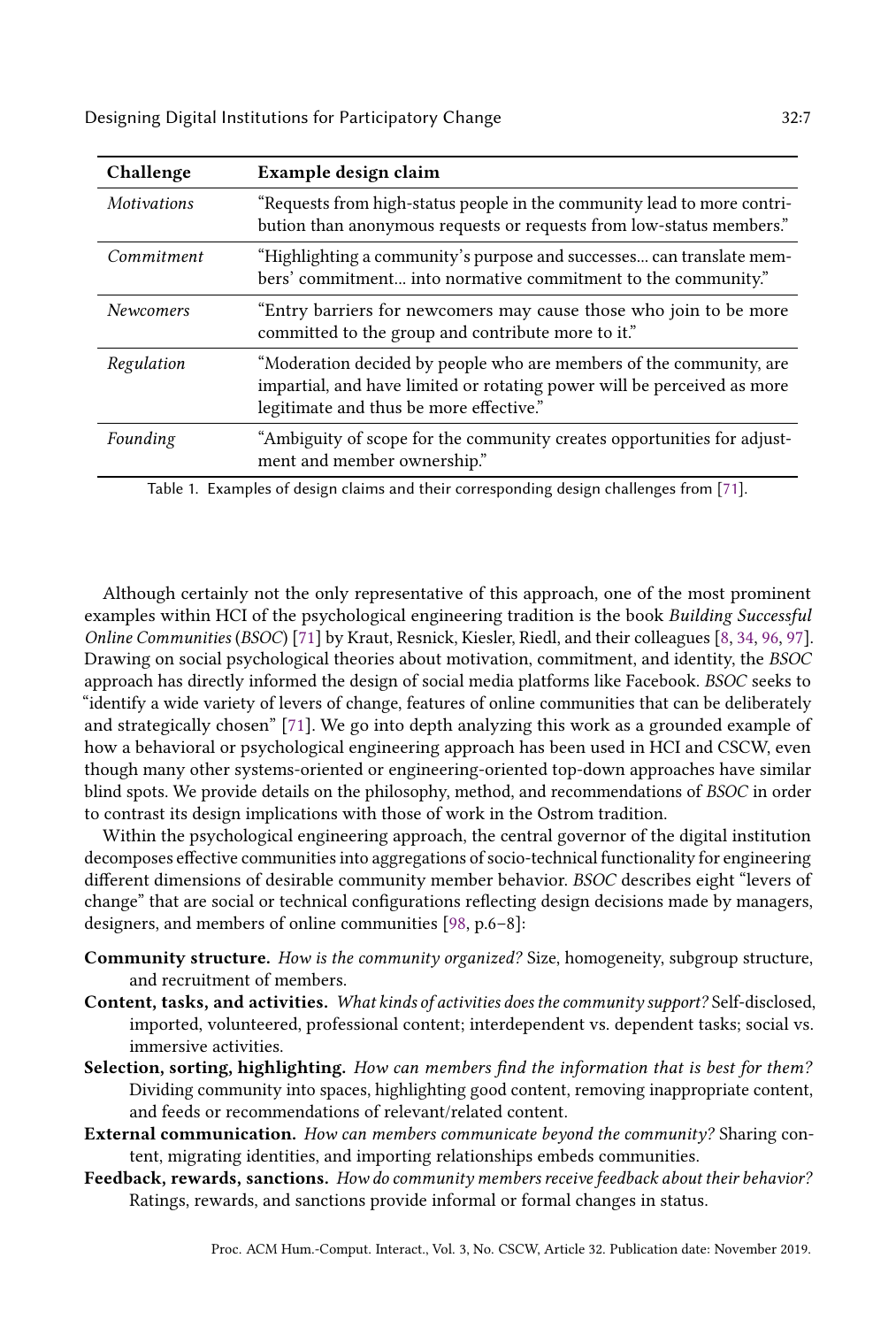- Governance. How do online communities employ social roles, rules, and procedures to govern member behavior? Handling newcomers and conflicts; rules for behavior by position; procedures for decision-making.
- Access controls. What controls can be imposed on its members? Limits on membership and actions; selection and permissions of moderators.
- Presentation and framing. How does the community use examples to compare behavior? Privileging good vs. hiding bad behavior; emphasizing similarities to other communities.

This is a generative framework for enumerating the types of digital institutional design decisions that need to be made, but is oblique about who makes these decisions or how these decisions are made. In response to critiques that online communities are not easily designed or controlled, Kraut and Resnick concede that people "cannot be shaped or programmed in the way physical materials or software can" but offer that "online communities can be designed and managed to achieve the goals that their owners, managers, or members desire" through a combination of social and technical configurations [\[98,](#page-29-3) p.6]. Typically, the default is implementing institutional designs without the time, cost, and risk of soliciting community members' input. Table [1](#page-6-0) provides representative examples of Kraut, et al.'s [\[71\]](#page-28-0) design claims.

Responding to the criticism about designing online communities as forms of "social engineering," Kraut and Resnick offer a one-page exposition on the "Morality of Design" weighing institutional design as a mechanism to "elicit individual behavior that benefits the community" against creating online communities that "make the communities more attractive for their members or more productive" [\[98,](#page-29-3) p.9]. Drawing on the concept of choice architectures introduced by Thaler and Sunstein's "libertarian paternalism" [\[109,](#page-30-8) [111,](#page-30-9) [112\]](#page-30-3), Kraut and Resnick argue that encouraging compliance with rules through psychological and economic incentives—behavior-change mechanisms such as default design decisions—are sufficient to drive collective behavior within a digital institutions toward a community's goals.

This engineering approach is silent on participatory institutional design and has only a narrow conception of the importance of designing processes that include input from the members of the community affected by these design decisions. In the chapter "Regulating Behavior in Online Communities" the BSOC authors consider democratic recommendations like the need for community participation in rule-making, and explicitly invoke Ostrom to do so. They offer an overview of the reported benefits of democratic institutions and participatory mechanisms, with direct mappings of Ostrom's prescriptions to their own. But despite their consideration of democratic means, their imagined audience is nevertheless a central governor who is empowered to unilaterally implement designs. BSOC's most prominent argument for fostering participation is fundamentally instrumental: participatory mechanisms raise perceptions of legitimacy by increasing compliance. They endorse participation here more to help administrators maintain stature than to sincerely incorporate user perspectives into iterations on their community's design. Because the legitimacy-increasing benefits of participation can be achieved with superficially participatory mechanisms—suggestion boxes, ticket trackers, and non-binding polls—the psychological engineering tradition's instrumental argument for participation can only motivate a superficial commitment to it.

There is a pernicious slippage that happens in the space between this kind of engineering approach's arguments about the morality of design defaults and the morality of readers. Kraut and Resnick explicitly "leave moral judgments—about which goals are worth designing for—to our readers" [\[98,](#page-29-3) p.9]. Throughout Building Successful Online Communities, the community designer is assumed to be a singular actor who can act unilaterally to implement design choices, not as a collective making a legitimate decision (i.e., participatory democracy) or a governor representing its constituents' interests (*i.e.*, representative democracy). In the behavioral engineering framing,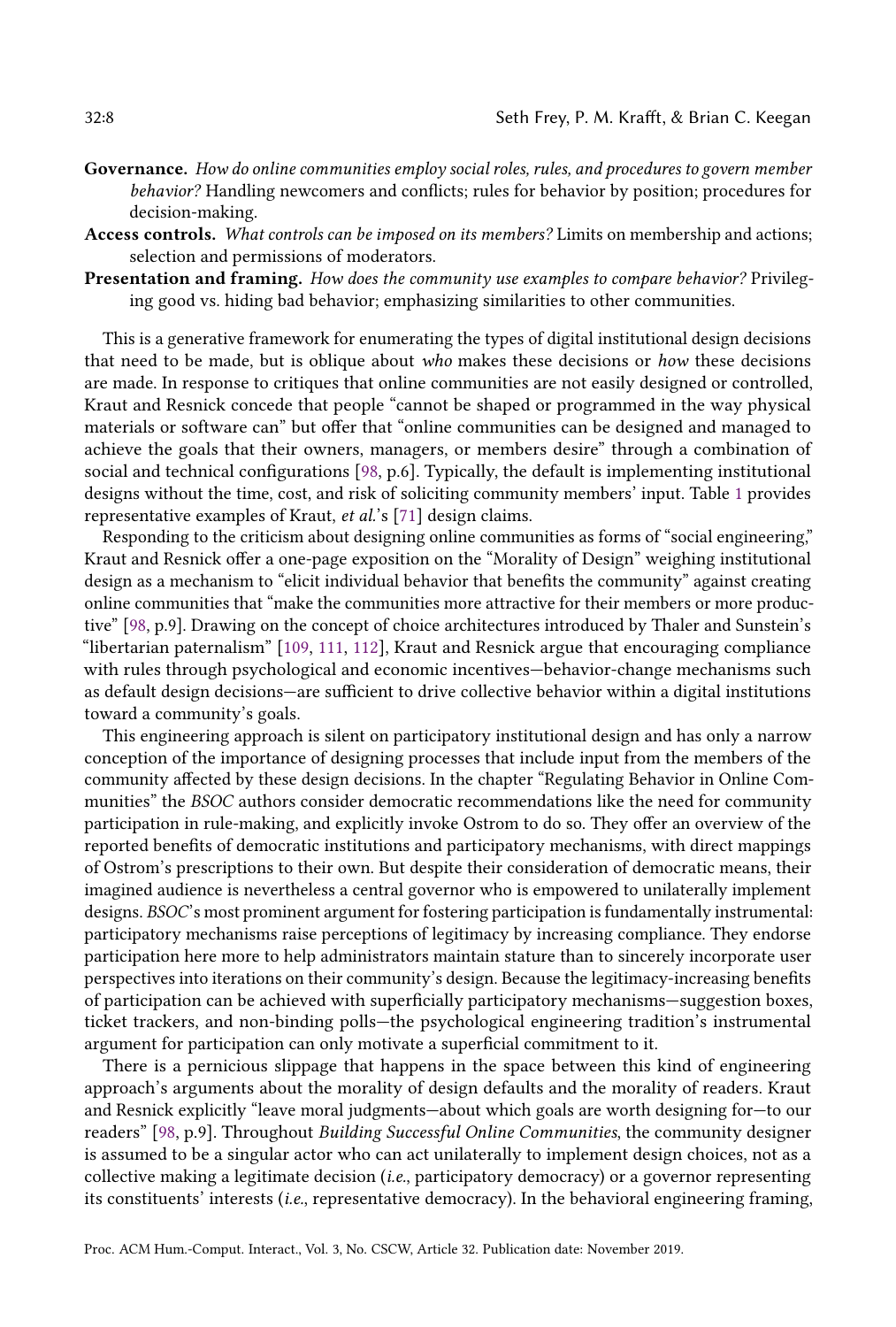the moral judgments of the designer have ultimate authority. Leaving moral judgments about design goals as an exercise for the reader is itself a default design decision that not only defines substantive democratic participation out of the framework, but left a decade of digital institution design, about interactions involving billions of people, in the hands of digital governors who were rewarded for using newsfeeds to deliver behavioral change and engagement maximization. Why aren't moral judgments about the design of the community left to community members? The instrumentalist approach arguably contributed to the crises of computational propaganda in 2016 and afterward because the behavior change and engagement maximization mechanisms at the core of these platforms' design were not fully in control of either the users or their governors, but could be hijacked by malicious agents. Facebook, Twitter, YouTube, and other platforms are only beginning to re-evaluate their commitments to this engineering-based approach through more aggressive content moderation and a shift towards interpersonal and ephemeral "living room" rather than "public forum" messaging [\[62\]](#page-28-12).

There are several potential rebuttals to our critique. The first is a matter of scope: the online communities that works such as BSOC serve are relatively small, voluntary groups sharing some common identity or bond, whose low stakes and modest scale make the "benevolent dictatorship" of a single designer/administrator a much lower-risk governance model [\[95\]](#page-29-12). Perhaps researchers in psychological engineering should not be held accountable for applications of their approach beyond the scales they imagined. But the adoption of psychological engineering by the largest and most consequential digital institutions suggests the need for researchers to tread especially carefuly when their empirical recommendations can be so quickly scaled to interactions among billions of people. The second rebuttal is ecological: because the costs of migrating between communities is so small, users can self-select, and the most popular online communities successfully reflect the morality of their members. The designers of these online communities are simply implementing the preferences elicited from their users to secure their engagement and prevent their defection to competitors. Two of our three cases consider ecosystems that pit communities against each other, and find varying levels of effectiveness for the competitive mechanism for ensuring subservience to users. The third rebuttal is anthropic: the difficulty of designing truly participatory institutions means that it is easier to advance the science of centrally engineered digital institutions, design guidance from which is harder to transfer to more participatory institutions. Overcoming the shortcomings of current participatory frameworks is one goal of research in the Ostrom Workshop.

In the remainder of the paper we will explore how ecological factors and proper constraints can counteract the failures of the engineering approach in certain circumstances. Conflicts inevitably invite questions about rule-making: "who makes the rules?" and "how can the rules be changed?" It is imperative that we privilege more participatory design traditions, especially for the most influential digital institutions. While online communities may once have been fringe institutions, the post-2016 crises implicating social media platforms demonstrates how deeply embedded digital institutions have become within powerful geo-political systems. The initial conditions on which authors in the behavioral engineering tradition make their technocratic recommendations may be appropriate for new and small communities, but a phase transition happens somewhere in the course of digital institutions' growth where technocratic decision-making is unable to efficiently aggregate information, elicit representative preferences, or make legitimate decisions.

#### The commons tradition

Research in the Ostrom Workshop brings a more general and democratic view of institution design, one with increasingly clear potential to transform digital institutions [\[93,](#page-29-13) [105\]](#page-30-10). This body of work has worked to unify the findings of a community of scientists and practitioners across anthropology, political science, economics, sociology, and other branches of the social sciences under a common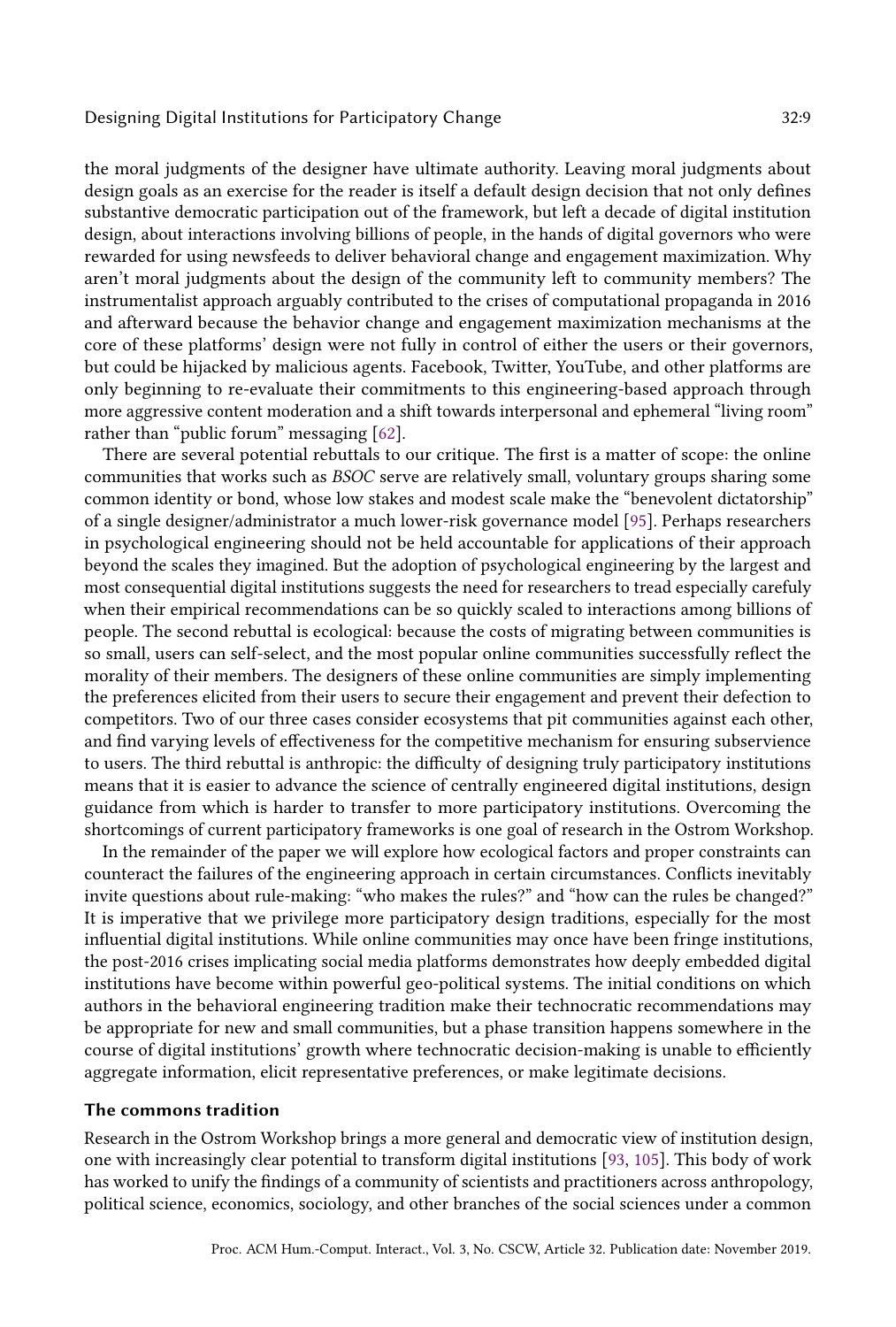framework. Elinor Ostrom's book Governing the Commons [\[84\]](#page-29-8) offers commonly-cited "design principles" — The Design Principles for Community-based Natural Resource Management [\[22,](#page-27-12) [84\]](#page-29-8) — that have been taken up in diverse settings like lobster fisheries, forest management communities, USENET forums, and ancient systems of pasture, turbary, and estovers. One classic success of the framework was a large-scale comparative study of over 100 farmer- and state-managed irrigation works in rural Nepal, which revealed the increased ability of self-governing watersheds to respond to local material, environmental, and cultural conditions [\[86,](#page-29-14) [110\]](#page-30-11). The Design Principles distill governance lessons from ecologically diverse institutions around the world, some of which are centuries old, isolating elements of successful resource systems and providing criteria for diagnosing a community's resource or governance problems. They are the most well-known contribution of the Ostrom Workshop outside that community, and have been used by many to analyze digital institutions:

- User boundaries. Clear boundaries between legitimate users and nonusers must be clearly defined.
- Resource boundaries. Clear boundaries are present that define a resource system and separate it from the larger biophysical environment.
- Congruence with local conditions. Appropriation and provision rules are congruent with local social and environmental conditions.
- Appropriation and provision. The benefits obtained by users from a common-pool resource (CPR), as determined by appropriation rules, are proportional to the amount of inputs required in the form of labor, material, or money, as determined by provision rules.
- Collective-choice arrangements. Most individuals affected by the operational rules can participate in modifying the operational rules.
- Monitoring users. Designated monitors who are accountable to the users monitor the appropriation and provision levels of the users.
- Monitoring the resource. Designated monitors who are accountable to the users monitor the condition of the resource.
- Graduated sanctions. Appropriators who violate operational rules are likely to be assessed graduated sanctions (depending on the seriousness and the context of the offense) by other appropriators, by officials accountable to the appropriators, or by both.
- Conflict-resolution mechanisms. Appropriators and their officials have rapid access to low-cost local arenas to resolve conflicts among or between appropriators and officials.
- Minimal recognition of rights to organize. The rights of appropriators to devise their own institutions are not challenged by external governmental authorities.
- Nested enterprises. Appropriation, provision, monitoring, enforcement, conflict resolution, and governance activities are organized in multiple layers of nested enterprises.

Although still not widely appreciated in the standard canon of human-computer interaction, the Ostrom Workshop's approach to institutional analysis has been productively applied to cases emphasizing self-government, governance and resource management, and designing participatory mechanism into online communities. Ever since Peter Kollock's analysis of USENET [\[68\]](#page-28-13), resource management perspectives on digital institutions have had a small foothold. Major contributions have been Knowledge Commons by Hess and Ostrom [\[56\]](#page-28-14) and Internet Success by Schweik and English [\[101\]](#page-29-15). A whole literature has emerged around institutional analyses of the archetypal knowledge commons, Wikipedia [\[35,](#page-27-13) [36,](#page-27-14) [54,](#page-28-8) [115\]](#page-30-12), as well as peer production generally [\[9,](#page-26-6) [104\]](#page-30-13), with a later contribution by Hess and Ostrom analyzing online bioengineering databases [\[55\]](#page-28-15). Others have used the Workshop's resource management perspective to investigate loot distribution norms in the game World of Warcraft [\[99,](#page-29-16) [107\]](#page-30-14), self-hosted community servers [\[38\]](#page-27-15), and online "dark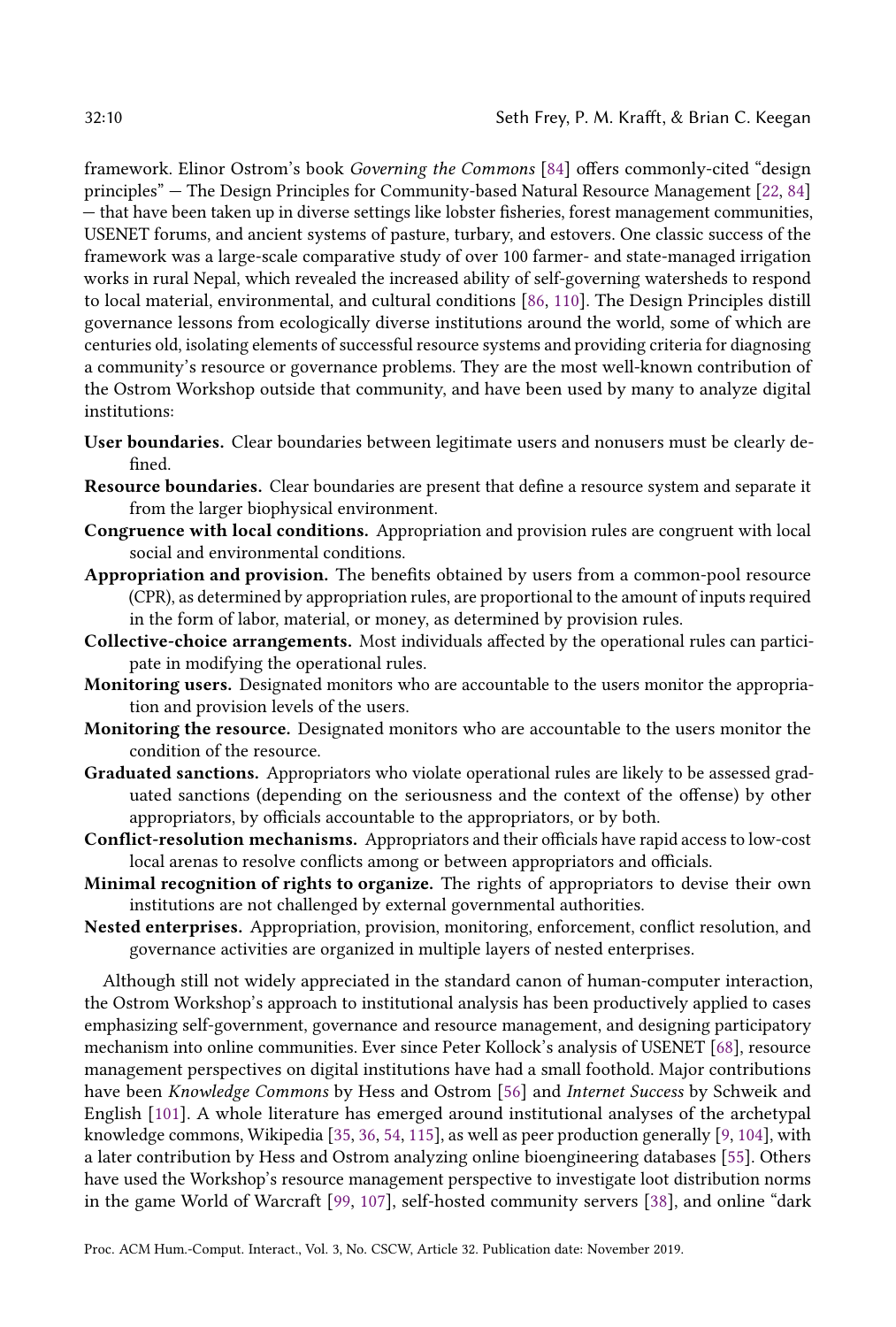institutions" like software pirate exchanges and hacker collectives [\[1,](#page-26-7) [53\]](#page-28-16). There is growing interest in the potential of Workshop-style institutional analysis to serve digital institution design [\[26,](#page-27-16) [92–](#page-29-17) [94\]](#page-29-18), but explicitly design-oriented work is rare, and even less research has focused on the role of constitution-level rulemaking in digital institutional design. Intentional design of the constitutional layer facilitates participatory design similar to how it is practiced in HCI [\[79\]](#page-29-9), extended as an ongoing process. A focus on the constitutional layer emphasizes that digital institutions can be built with democratic values embedded in them, both in their governance and evolution, not just designed initially in a participatory manner.

# DESIGNING FOR CHANGE

A key premise of institutional analysis within the Ostrom Workshop is that digital institutions must have policies and processes that define how the institution changes in order to be responsive to the shifting environments they inhabit. Critically, these processes must provide mechanisms for "lower-level" agents to participate in rule-making and enforcement. These agents are typically the first to note anomalies as well as the first to bear the brunt of consequences when institutions become de-coupled from their environments, so their input is critical for both the sustainability and legitimacy of new institutional arrangements.

# Levels of choice in institutions

Rules and norms are difficult to classify, but successful classification schemes provide vital insights into an institution's structure. The basic component of an institution is the institutional statement, a linguistic description of the institution as it is used. Institutional statements can span several degrees of normativity, from suggestions, to unenforced expectations, to inviolable rules with consequences for noncompliance. They can be formal and informal, they can define and govern many different kinds of units of analysis, and they can apply to complex overlapping subsets of participants. For example, under the Ostrom Workshop's rule taxonomies, institutional statements can be classified by their "level" or scale of focus:

- Operational rules concern the lowest-level, most mundane behaviors taken by system members, as constrained by its collective choice processes. On the online marketplace Amazon, operational rules define the elementary actions that each type of user can perform, such as posting or purchasing a good.
- Collective rules concern the behaviors that the institution performs through the agents authorized to represent it, and functions mostly to define affordances at the operational level. Amazon's code defines the market context within which agents operate, and through which collective action processes drive the price mechanism.
- Constitutional rules concern the space of actions by which the collective choice level is changed and, in the broadest sense, the "meta" rules by which the system changes itself. Amazon is by no means a democracy, but like any large corporation defines internal research and review processes under which it evolves.

The constitutional layer defines how a system changes itself and who is formally involved in the process of change. For example, as we discuss in more detail below, constitutional layers that are beginning to appear in experiments in cryptocurrency governance focus on issues such as rules for off-chain dispute resolution and processes for adjusting those rules. These levels help define institutional structure in terms of agent capabilities. For example, on Wikipedia, there are operational rules determining how edits should be performed and evaluated, there are collective action rules defining how conflicts should be resolved, and there are constitutional rules outlining the encyclopedia's extensive body of policy for specifying how policy changes [\[10,](#page-26-3) [15,](#page-27-17) [16,](#page-27-18) [65,](#page-28-9) [72,](#page-28-10) [78\]](#page-29-19).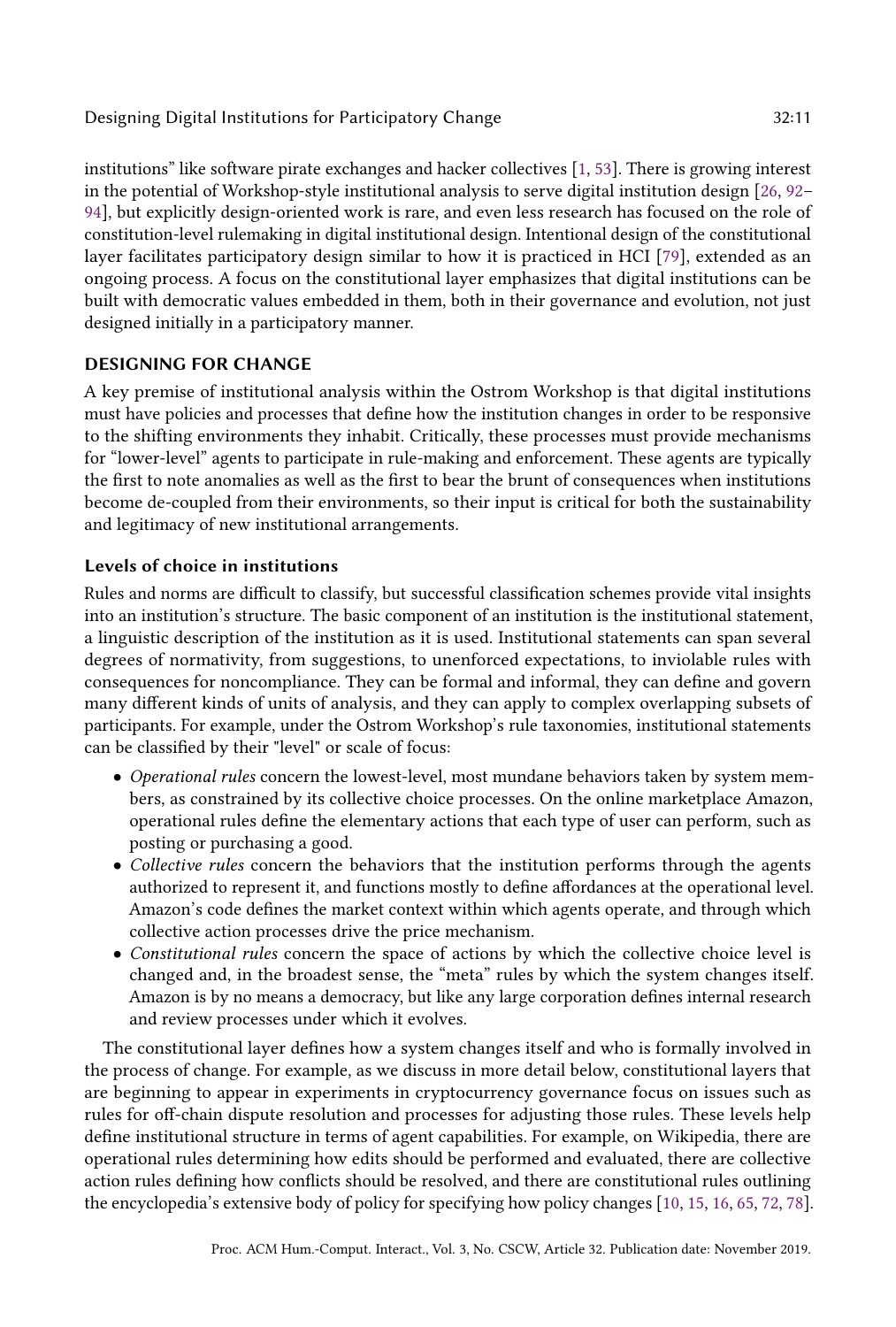<span id="page-11-0"></span>

| Case                                                        | Architecture         | <b>Environment Domain</b>    |                    | <b>Participants</b> Location                |                                                                          |
|-------------------------------------------------------------|----------------------|------------------------------|--------------------|---------------------------------------------|--------------------------------------------------------------------------|
| Cryptocurrencies Decentralized<br><i>METRC</i><br>Minecraft | Centralized<br>Mixed | Online<br>Physical<br>Online | Economic<br>Social | Mixed<br>Economic Professionals<br>Amateurs | International<br>Colorado. United States<br>International, United States |

Table 2. A table showing salient dimensions along which our cases vary. By choosing a varied set of cases we emphasize the relevance of constitutional layers to many different types of digital institutions.

A system without a constitutional level—without formalized change processes—will either not change at all or will be susceptible to unstructured or informal drift-like change that, by reducing its similarity to the formal rules that describe it, undermines its accountability to all but the most powerful [\[37\]](#page-27-19).

## The need for a constitutional layer

Elinor Ostrom's early thought explicitly ties institutional self-modification to cybernetic theories of system fit and responsiveness to the outside environment [\[85\]](#page-29-20). In the general terms first offered by W. Ross Ashby, a system must be able to change to match the degree of change of its environment [\[4\]](#page-26-8). The idea of constitution-layer rule-making articulates this in the context of policy with explicit arguments, taken from Ostrom's Design Principles [\[22,](#page-27-12) [84\]](#page-29-8), that successful self-governing institutions are able to maintain environmental fit, maintain structure at several scales, and include the full range of stakeholders in decision making and meta-decision making.

Defining institutional design so that it includes a constitutional layer has the side effect of expanding the domain of the theory to include participatory systems in which important governancerelated decision-making incorporates agents beyond the platform creator and its appointed moderators. A related benefit of a constitutional layer of policy is that it provides a natural place for designers to express values and commit to ethics. We argue that, for an institution to be participatory in a meaningful sense, it must provide all agents some avenue for constitution-level action. Ticket systems, polls, and other operational feedback schemes—such as those endorsed by the behavioral engineering approach—do not faithfully implement participation unless they are provided an explicit formalized role in constitutional change processes. The system is most participatory that endows all agents with unmediated access to constitution-level choice.

With these considerations in mind, the central arguments of our work are that digital institutions should explicitly define their change processes, that they should define those processes to give several types of stakeholder a stake in meta decisions, and that major problems faced by prominent digital institutions are due to their failures to enact these recommendations.

# CASE STUDIES

In the remainder of this paper, we set out to illustrate the importance of constitutional rules in digital institutions through three case studies: cryptocurrencies, a U.S. state-level cannabis monitoring system, and the Minecraft server ecosystem. We selected these narrative cases based on the areas of expertise of the authors of the present paper, after identifying common conceptual ground between the disparate institutional forms underlying each. We draw on a high-level qualitative understanding of these systems resulting from our own prior research in each domain [\[38,](#page-27-15) [63,](#page-28-17) [64,](#page-28-18) [66,](#page-28-19) [70\]](#page-28-20). We avoid more familiar cases such as Facebook or Twitter intentionally: (1) to highlight how ubiquitous and varied different forms of digital institutions are, (2) to avoid reinforcing the dominance of a few corporate actors in conversations about the design and regulation of empowering digital institutions, and (3) to demonstrate the vast potential of constitutional design frameworks to benefit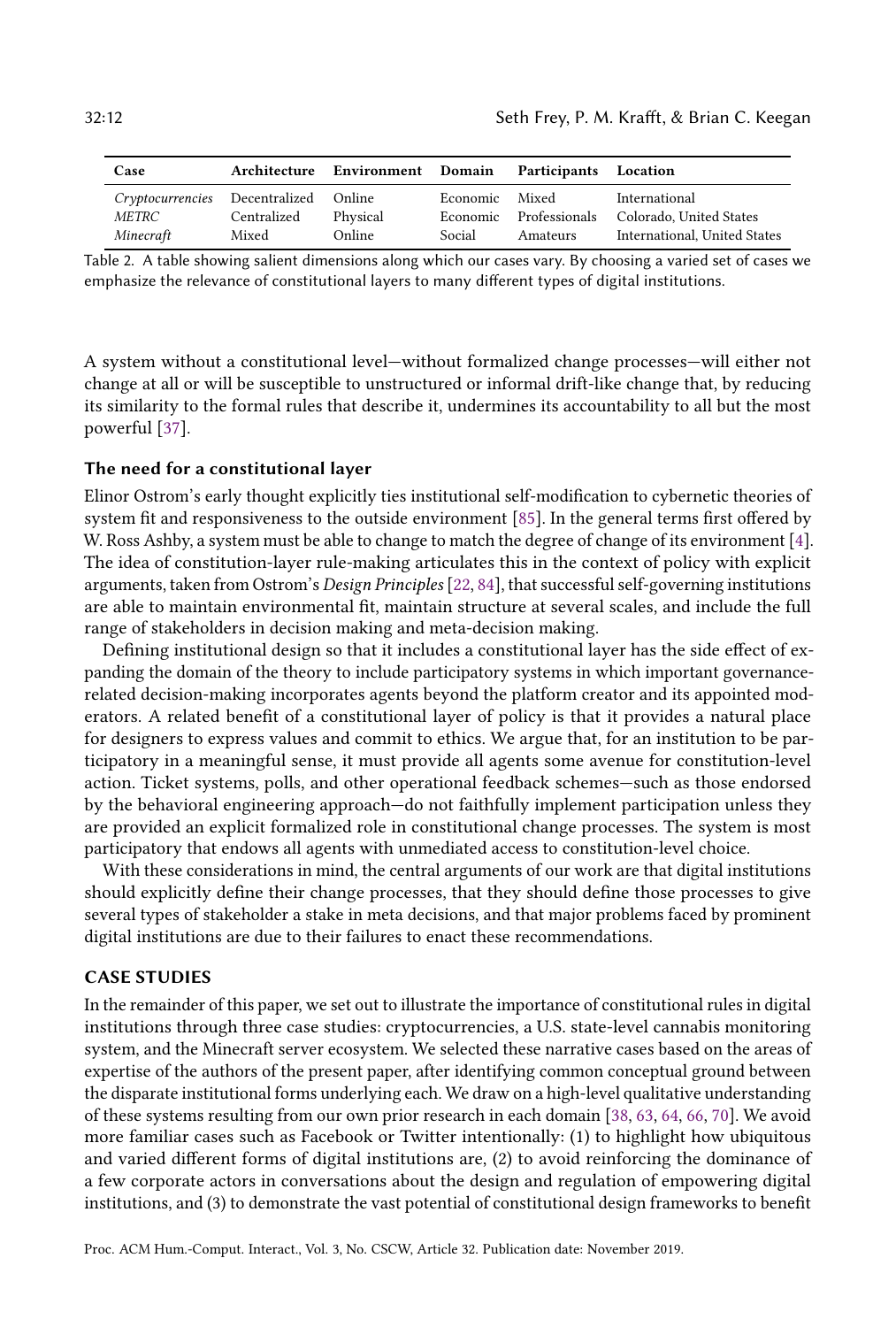| <b>Constitutional Laver</b>             | <b>Collective Choice Laver</b>                                               | <b>Operational Layer</b>                          |                                |
|-----------------------------------------|------------------------------------------------------------------------------|---------------------------------------------------|--------------------------------|
| Constitution<br>Forking                 | Policies<br>Ethereum foundation                                              | Affordances<br>$\cdots$<br>Ethereum protocol      | Actions<br><b>Transactions</b> |
| • Off-chain politics<br>• Ad hoc voting | Developers (through<br>platform applications,<br>a.k.a. Distributed<br>Apps) | Code of particular<br>Distributed Apps<br>(DApps) | Smart contracts                |

<span id="page-12-0"></span>*Layers of Rules in Ethereum*

Fig. 1. Examples of layers of rules in the cryptocurrency Ethereum. Constitutional mechanisms are not developed explicitly in Ethereum, so the processes of change in collective choice and operational rules are coarse and chaotic.

other emerging sectors of digital society. The figures in each case provide broad context for the cases in the format of the Ostrom Workshop's institutional analysis and design framework, emphasizing where the constitutional layer plays a role in the broader institutional landscape of each case. We focus on issues of constitutional crisis, which are crises in an institution that relate to rules (or lack thereof) at the constitutional layer. These systems are unified by virtue of all being contemporary digitally mediated institutions, but they vary along other dimensions (see Table [2\)](#page-11-0).

In our first case, we see how cryptocurrencies have struggled with protocols that are incapable of making changes to themselves that are proportional to changes in their environment. We focus in particular on the few most prominent currencies developed in the anarcho-capitalist tradition of libertarian thought, which holds that healthy markets can emerge spontaneously with an absolute minimum of institutional structure, and that markets are sufficient to provide all public goods and services. In our second case, we see ad hoc constitution-level participatory change in an unwieldy tool for monitoring compliance with cannabis regulations. In our final case we see a relatively successful market implementation of "participation-like" governance in the ecosystem of amateur Minecraft servers. After describing each case, we introduce a constitutional crisis that it faced: an event or events beyond what its constitution designed it to adapt to. We then discuss for each case available theoretical insights from relevant bodies of theory, focusing on the theories of the Ostrom Workshop. We accompany each case with a figure decomposing its institutional structure into the categories of the three levels of choice.

On a methodological and definitional note, institutions are not always neatly bounded. Institutional structures are in fact invariably multilayered, polycentric, and intertwined with each other. Our approach to bounding the digital institutions we studied to scope our analyses involved selecting pieces of software—cryptocurrency code, METRC code, Minecraft code—and then conducting analyses that emanated from there. In each case there were more rules at play than just the code involved, and those additional institutional structures came into our analysis as bearing upon the immediate functions and uses of the code our analyses centered upon.

# Case Study 1: Cryptocurrency governance

Cryptocurrencies like Bitcoin and Ethereum are at the frontier of digital institution design, and governance is a central part of the cryptocurrency conversation [\[5,](#page-26-9) [13,](#page-26-10) [32\]](#page-27-20). A cryptocurrency is a digital system that maintains a "distributed ledger"—in practical terms, a database—of financial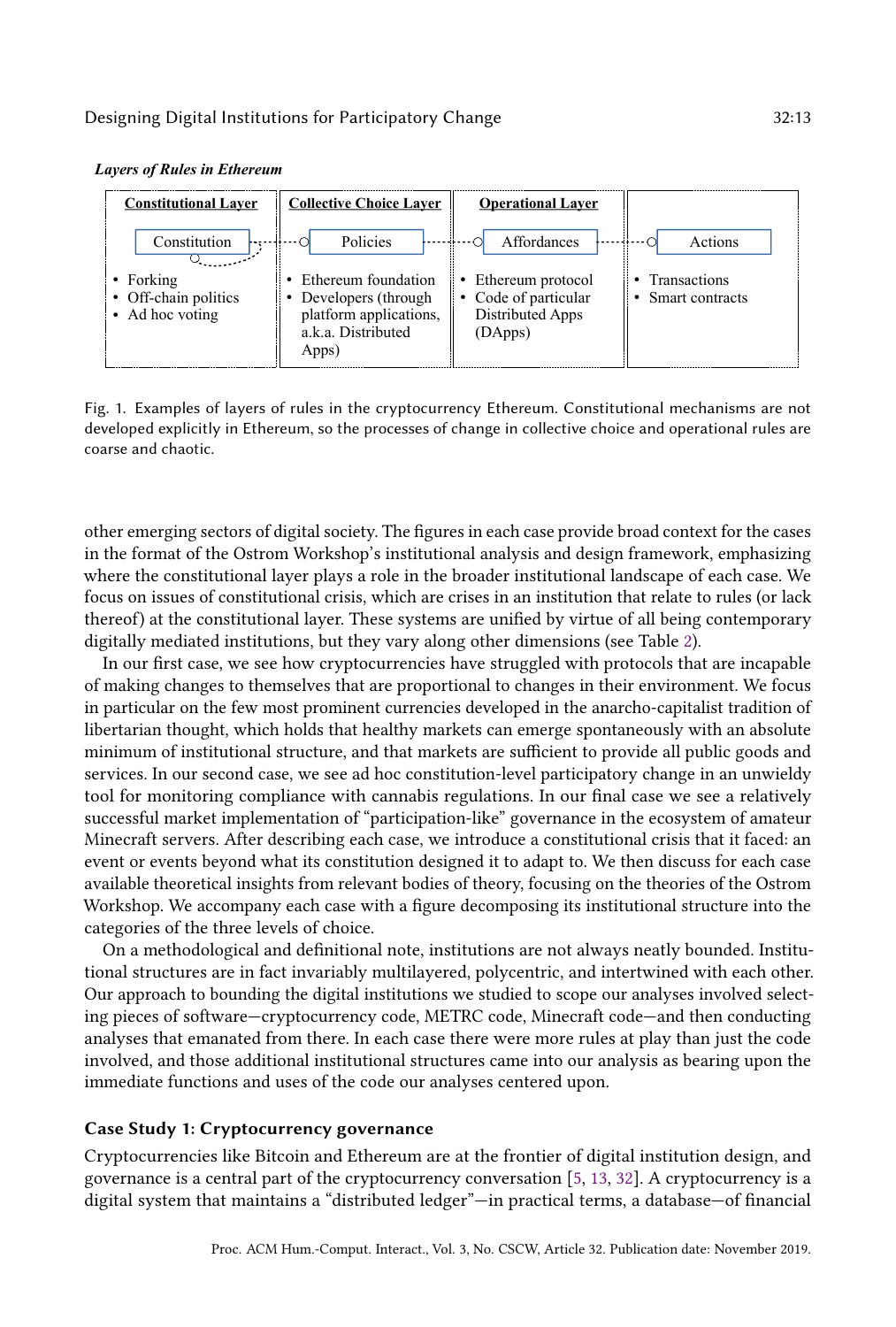transactions. Publicly recording transactions and tracking who owns what helps give cryptocurrencies the properties of a currency, making them viable competitors to familiar currencies such as the dollar, euro, and yen. Advocates imagine replacing fiat currencies with cryptocurrencies as a digital, decentralized alternative to government-controlled treasuries or banks. Cryptocurrencies are decentralized in the sense that the record of cryptocurrency transactions does not reside in any single location, and updates to the log of transactions occur through protocols that involve computation distributed across many computers owned by different people and organizations. Cryptocurrency transactions and computations are pseudoanonymous in the sense that cryptocurrency accounts generally do not have identities explicitly associated with them, although de-anonymization is possible [\[82\]](#page-29-21). Cryptocurrencies face the institutional challenges that confront any monetary system, along with the additional challenges of governing a digital, decentralized, largely anonymous system. We view each cryptocurrency as a separate circumscribed digital institution, although often with similar institutional challenges, and apply our proposed institutional analysis framework in this capacity. We review two design challenges confronting this emerging class of digital institution: the "scaling debate" and the idea of a proof of stake, both described in more detail in the following. The way these issues have unfolded challenges the techno-libertarian narrative that cryptocurrencies offer "trustless" mechanisms—mechanisms that do not rely on trusting a power centralized authority—that can operate without institutional scaffolding and without constitutional mechanisms beyond market incentives, a narrative that has been enabled by the engineering approach to digital institution design. After introducing governance problems typical of today's cryptocurrencies, we discuss the role that constitutional-level structure plays in perpetuating these problems.

Constitutional crisis. Fundamental questions about cryptocurrency protocol standards have in important cases been left to the sociopolitical rather than the market realm. Since the sociopolitical realm has in many cases been assumed away by cryptocurrency designers, the systems they engineer are resistant to adaptive changes, whether minor and prescient or major and existential. Two representative design challenges are Bitcoin's scaling debate and the debates around proof of stake. The difficulties around how to resolve these debates demonstrate the need for institutions around each coin that, in many ways, undermine the trustlessness that is supposed to distinguish cryptographic currencies from fiat currencies [\[114,](#page-30-15) [117\]](#page-30-16). We deem these challenges "constitutional crises" because of our assessment that they result in part from a lack of attention to the constitutional layer of institution design.

The scaling debate centers around the size of Bitcoin blocks. Each Bitcoin block is a collection of transactions, and the total number of transactions per block is limited by the size of the blocks. The current maximum allowed block size is just a few megabytes. As several simultaneous transactions are proposed, their order of execution is computed according to a bidding system, and Bitcoin miners' profits from these auctions are drawn from these bids. Miners are agents in the currency ecosystem who perform the costly work behind adding each block of transactions to the blockchain, and so they have a profit incentive to keep block sizes small, because that keeps transaction fees high. However, small block sizes are bad for buyers and sellers because new blocks are only created on the blockchain on average every 10 minutes. If many people are trying to transact, congestion of transactions in the blockchain can quickly occur, which in turn leads to people being unable to get transactions processed, potentially for days or more. These conflicting incentives between consumers and miners have created an enormous debate around this issue, and miners' successes at keeping the block size small have severely reduced Bitcoin's competitiveness in the face of newer and more owner-friendly currencies. The Bitcoin scaling debate highlights how multiple actors with different incentives in the cryptocurrency ecosystem create institutional tensions.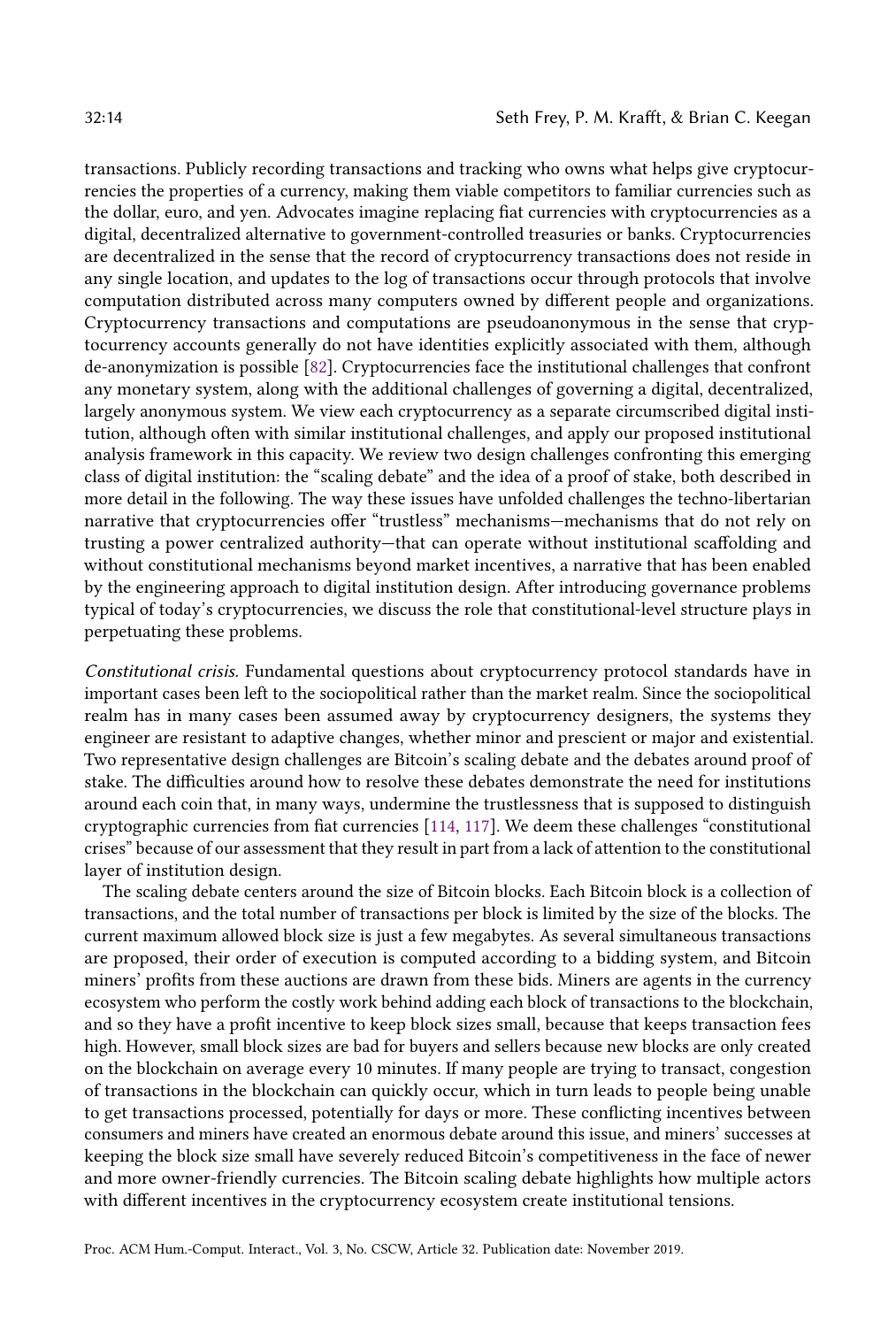A second design challenge faced in cryptocurrencies centers around how to securely verify blocks. Most contemporary coins operate with a "proof of work" model in which miners allocate computing cycles to find hashes that satisfy a criterion. This mechanism was originally argued to be fair in principle because anyone with a commodity laptop can be a miner and contribute to and benefit from the currency. In practice, the escalating costs of energy and the emergence of specialized hardware for cryptocurrency mining have dramatically reduced the profitability of mining to all but a concentrated handful of specialist agents. The people who now have the ability to become profitable miners are those who have the existing capital and mobility that allows them to establish large computing centers in places with relatively cheap land and electricity. These problems have driven the development of "proof of stake" mechanisms, which use monetary bids as an alternative to computing cycles. The idea of proof of stake is that an "ante" buys you into a block. If you cheat by creating a false block, you risk losing the money you have bid. Proof of stake relies on this financial incentive for the correctness of the protocol. The debate around proof of stake is what the minimum bid should be. If the bid is too high, fewer people will have the resources to participate in validating blocks, which undermines the vision of decentralization. If the bid is too low, people have no incentive to be honest.

In both, a finite valuable resource strains agents, but the system prevents them from effectively organizing at the collective level to implement system changes. These problems should not be insurmountable, but a consequence of designing for trustlessness is that currencies are essentially immutable after release: the code supporting a coin has no constitutional layer. Each change to a currency's protocol, no matter how minor, requires a "fork" of an existing currency, in which the code from the old coin is copied, edited, and released as a new coin. Holders of the old coin are then all encouraged to simultaneously divest from the old into the new. If a coin's community cannot reach consensus on the necessity of a fork, it bifurcates, and the coin has failed to fulfill the primary function of money: to provide a standard unit of exchange.

Absent formal constitutional mechanisms, what have these types of debates looked like in practice? A third debate provides a dramatic example. In 2016, a hacker diverted millions of USD from The DAO (Decentralized Autonomous Organization) project to an unknown agent's account. In response, after weeks of "off-chain" debate through channels such as blogs and web forums, the Ethereum Foundation actually called coinholders to vote to undo the theft's damage by "reversing time" in the blockchain ledger of Ethereum through a "hard fork" of the system [\[31,](#page-27-21) [118\]](#page-30-17). In other words, the response to the crisis of the hack was an *ad hoc* coordinated election process that occurred outside the Ethereum protocol, and was in fact coordinated by high-prestige founding members representing an intervening central authority. The community solved their problem through precisely the dynamics that blockchain institutions position themselves in opposition to. In the process, the debate's resolution revealed the existence of an elite group with disproportionate influence over the system's governance. Facing competing pressures from different parts of the community, such as miners holding a large amount of power, the Foundation ultimately acknowledged the need for, and their power to implement, constitution-level institutional structure. Throughout the debate around this issue, a purist techno-libertarian wing opposed the hard fork on the grounds that the code of the system, compromised as it was, should be treated as the ultimate authority; the code was agreed to by all coinholders prior to investing, the bug was in the code, so accepting the code's flaws is a necessary condition of respecting trustlessness and decentralization. In an effort to rebut that argument, the leaders of the voting initiative countered that this one-time top-down recourse to democracy was not a threat to the ideals of the community, as future attempts to rely on such a political solution would generally be ineffective at resolving the more quotidian, fine-grained policy issues that, as we argue, an institution must be able to resolve (such as properly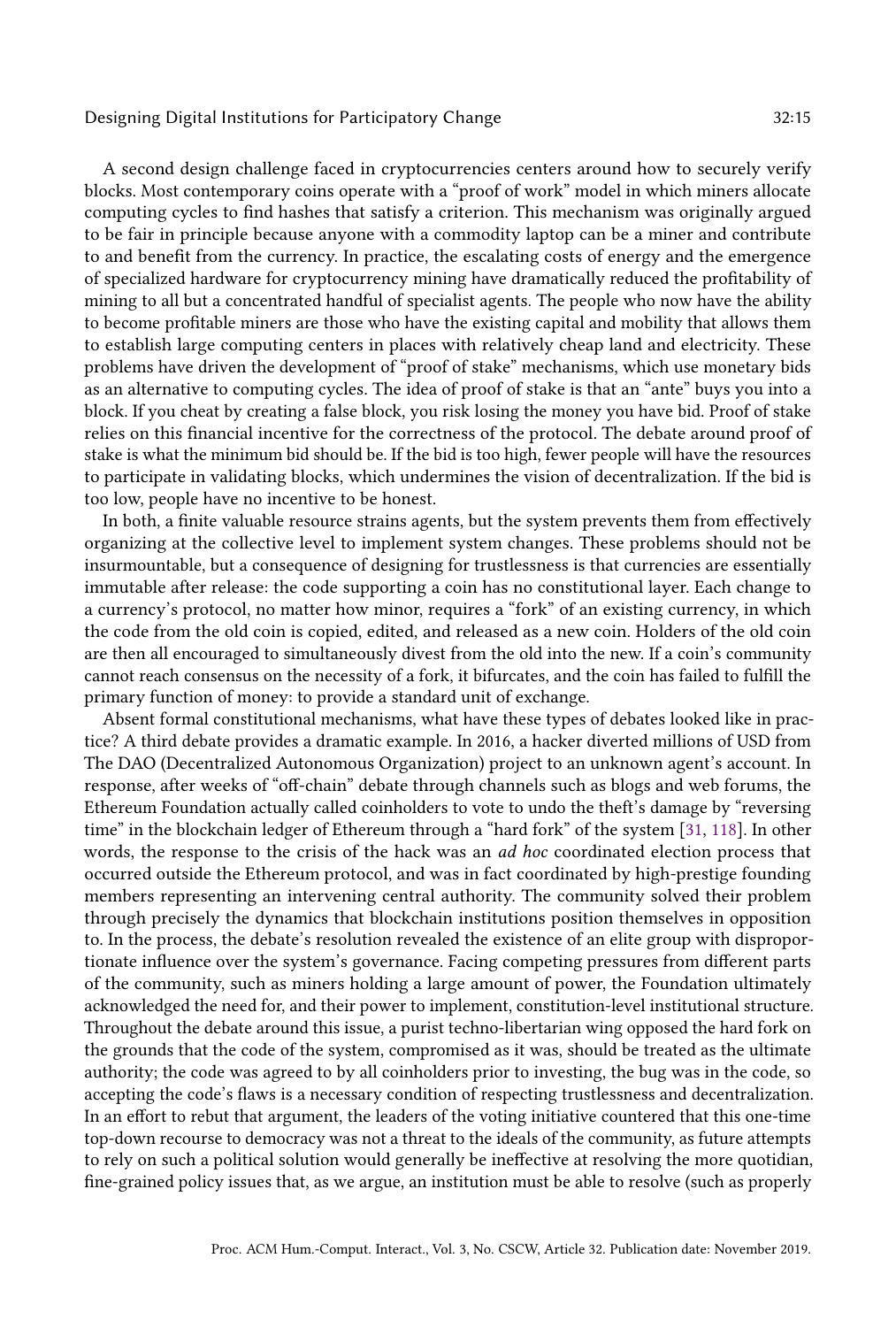parameterizing block size and proof of stake): "Imagine how hard it would be to get a patch approved, pushed out to mining pools and to get them to reach consensus about a less clear-cut issue. It's just not happening in most circumstances" [\[113\]](#page-30-18). While cryptocurrencies have shown an ability to change in extreme circumstances, their reliance on the heavy-handed forking mechanism for even the most mundane design decisions translates to a functional lack of constitution-layer rules, and corresponding adaptivity. Without "meta" policies for making granular course-corrections to existing policies, individual cryptocurrencies are unable to meet the demands of a changing world, overcome technical or sociotechnical system failures, or keep up with innovations introduced by competing currencies.

Comparing theoretical guidance. What are the aspects of the structure of cryptocurrencies, as digital institutions, that are creating the conditions for the long, grueling debates that have haunted blockchain communities? How might the engineering tradition analyze these issues, and how might the participatory design tradition?

The behavior engineering tradition focuses on nudges or incentives as solutions. As such, cryptocurrencies stand out as a success of the paradigm. A behavioral engineering analysis might suggest incentivizing stakeholders to converge on a block size or minimum bid. But the status quo in each case is itself an unexpected outcome of perverse incentives put in place by the engineering mindset, the same mindset that designed these systems to be immutable. Without a theory of how institutions change, behavioral engineering is doomed to react to change, rather than plan for it.

In contrast, Ostrom's participatory lens allows us to diagnose a larger issue at play. This perspective encourages us to attend to the lack of rules for resolving debate and making amendments. Because there are generally not clear cryptocurrency protocols for resolving disputes around cryptocurrency protocols, questions around these issues end up bogged down in open-ended debates, ad hoc damage control, extralegal maneuvers, and power plays.

Under the "levels of choice" framework, the elements of a cryptocurrency's structure can be assigned different levels of analysis, as we do for Ethereum in Fig. [1.](#page-12-0) The basic limited resource being managed is the cryptographic coin, and the institution is defined around creating the idea of a coin, making coins valuable, tracking their flow through the economy, and ultimately making them ownable and exchangeable. At the operational level the protocol defines, in code, the possible actions that different kinds of agents can perform on or around coins: how transactions are made, bundled, and processed. The collective choice layer is the heart of a cryptocurrency, defining how individual actions will be aggregated to implement the price mechanism of microeconomics and bring a currency into existence. At the third, constitutional layer, formal mechanism suddenly becomes scarce. Protocols are fixed by design to adapt to only a carefully circumscribed range of situations, and mechanisms for changing the protocol have emerged only down the line, as communities have realized that their currencies must be more adaptable than they have been designed to be. Thus the protocol is generally not involved in the constitutional layer because it is not defined to have one. One exception to this generalization is forking, a coarse mechanism that is unsuited to regular course corrections, and that constantly invites the risk of fracturing a community. In practice, sudden internal and external perturbations have led communities to demand change outside what formal mechanisms could accommodate. Consequently processes for constitutional change have emerged through political processes outside the protocol, on mailing lists and forums, managed behind the scenes by economically or politically influential members of the currency, usually developers, and often with the blessings of miners and other powerful stakeholders.

Our discussion and analysis has revealed how several different types of users and stakeholders within the cryptocurrency ecosystem have differing degrees of access to levers of institutional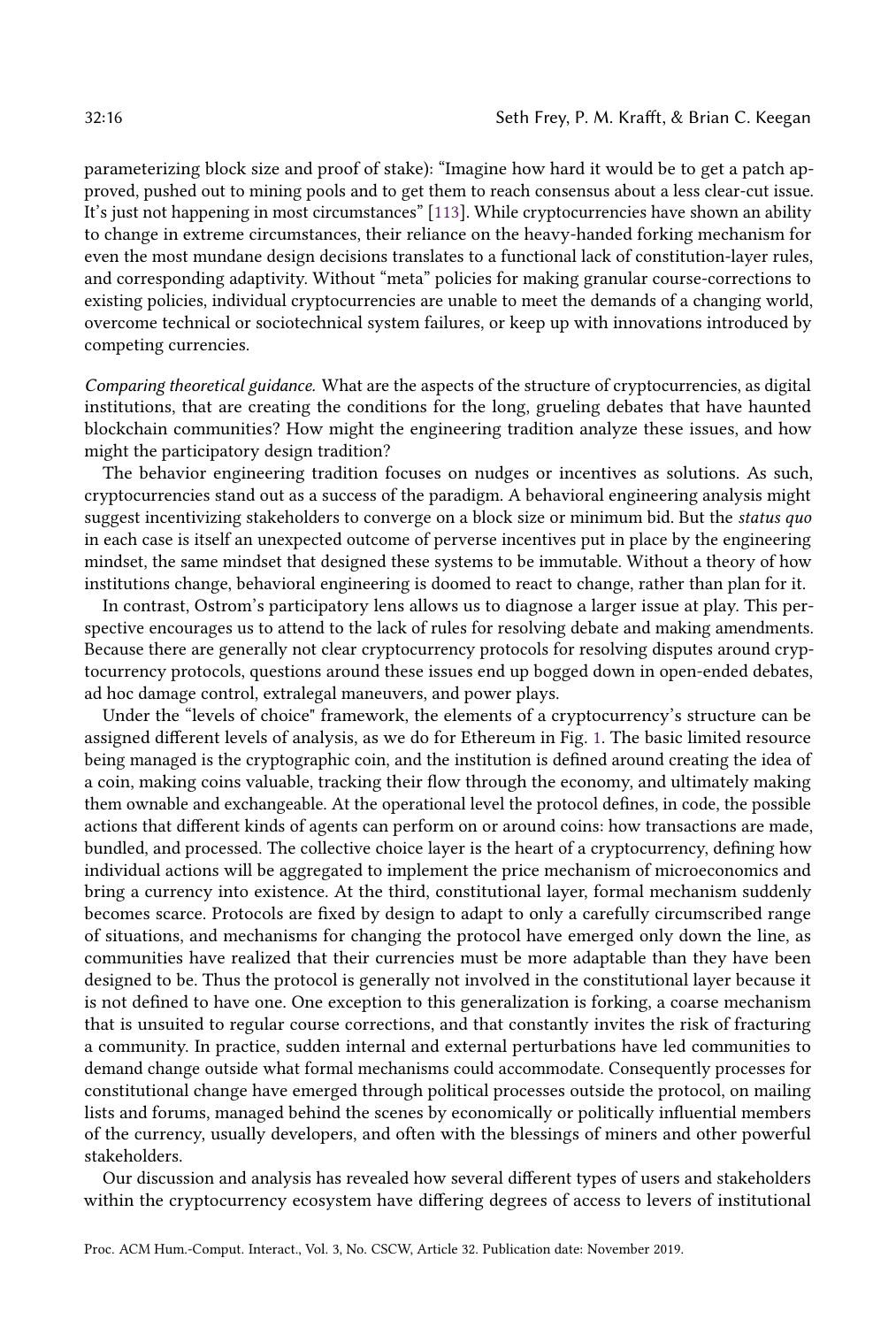power. A constitution does not only specify change processes, it can also lay out the values that a cryptocurrency is meant to represent, provide a basis for arguments to justify specific institutional changes, and define the specific powers of particular actors and institutional roles. Institutional structures for debating and facilitating change can be formulated in a constitutional layer. Without robust systems for resolving debates, currencies increase their exposure to collective action problems that endanger all stakeholders.

From the perspective of the democratic tradition of digital institution design, cryptocurrency communities are being forced to accept that it is inevitable that human trust or human power will have a role in complementing the shortcomings of formal governance protocols [\[5,](#page-26-9) [74\]](#page-29-22). The DAO symbolized an interest within the community of embedding governance structures within the protocols of cryptocurrencies themselves, having code functioning as law [\[31\]](#page-27-21). However, these efforts at governance have proven to not go far enough. Mechanisms of change could in part be implemented in code, but processes for facilitating human debate and interaction regarding these protocols must not be ignored. We propose that in a system that is robust, "off-chain" politicking will never cease to exist. Moreover, off-chain debates—whether they are public or clandestine—are best resolved through formalized processes that allow more nuance in collective outcomes than wholesale acceptance or rejection of an entire currency.

Of course, there is another way that cryptocurrencies can be seen as implementing a constitutional layer. From above the perspective of any individual currency, at the level of the ecosystem of competing currencies is the market for currencies, the libertarian implementation of constitutional rulemaking: currencies compete for coin holders, and coin holders vote for the best protocol "with their feet" by divesting from undesirable coins and investing in effective ones, such as occurred after The DAO hack. As technologies advance, and lessons are learned, new coins replace the old ones, and, at the ecosystem level, the change that constitutions provide occurs naturally. This is the key claim of anarchocapitalist thought: markets can implement the key functions of government. Following the democratic tradition, we dispute this claim. It is unlikely that "meta-market" pressures are sufficient to implement or guarantee constitutional-layer rules about rulemaking. Competition may be sufficient to find prices quickly and efficiently within a currency. But special features like high switching costs and network externalities impose formidable inefficiencies, posing a serious obstacle to the effectiveness with which market competition can implement constitutional change in the ecosystem of currencies [\[18,](#page-27-22) [76,](#page-29-23) [81\]](#page-29-24). Therefore, cryptocurrency developers must not just write code, but also detail the principles, values, and rules of off-chain political processes. These considerations are now at the forefront of recent cryptocurrency and blockchain research, and experiments in constitutions are occurring (e.g., [\[21,](#page-27-23) [60\]](#page-28-21)). Based on the insights of the Ostrom Workshop, our perspective is that the most successful constitutions will be those that prioritize participatory change, and take other measures to support adaptiveness to local conditions.

## Case Study 2: Cannabis informatics

For our second case study we examine the digital infrastructure involved in the legalized cannabis markets within the United States. Recognition of the medicinal benefits, economic potential, and racial disparities in law enforcement have all contributed to a dramatic shift in attitudes and policy towards legalizing cannabis [\[44,](#page-28-22) [100\]](#page-29-25). Information technologies are playing a central role in the regulation of emerging recreational cannabis markets. While several states in the U.S. have operated regulated marketplaces for recreational cannabis since 2014, the production, distribution, and consumption of cannabis remain federal crimes in 2019 that carry significant penalties. The legal rationale against federal intervention in these state markets is the "closed loop theory" that requires demonstrating cannabis is neither being diverted into the black market nor crossing state lines [\[19,](#page-27-24) [59\]](#page-28-23). A central component of these new legalized markets are government-controlled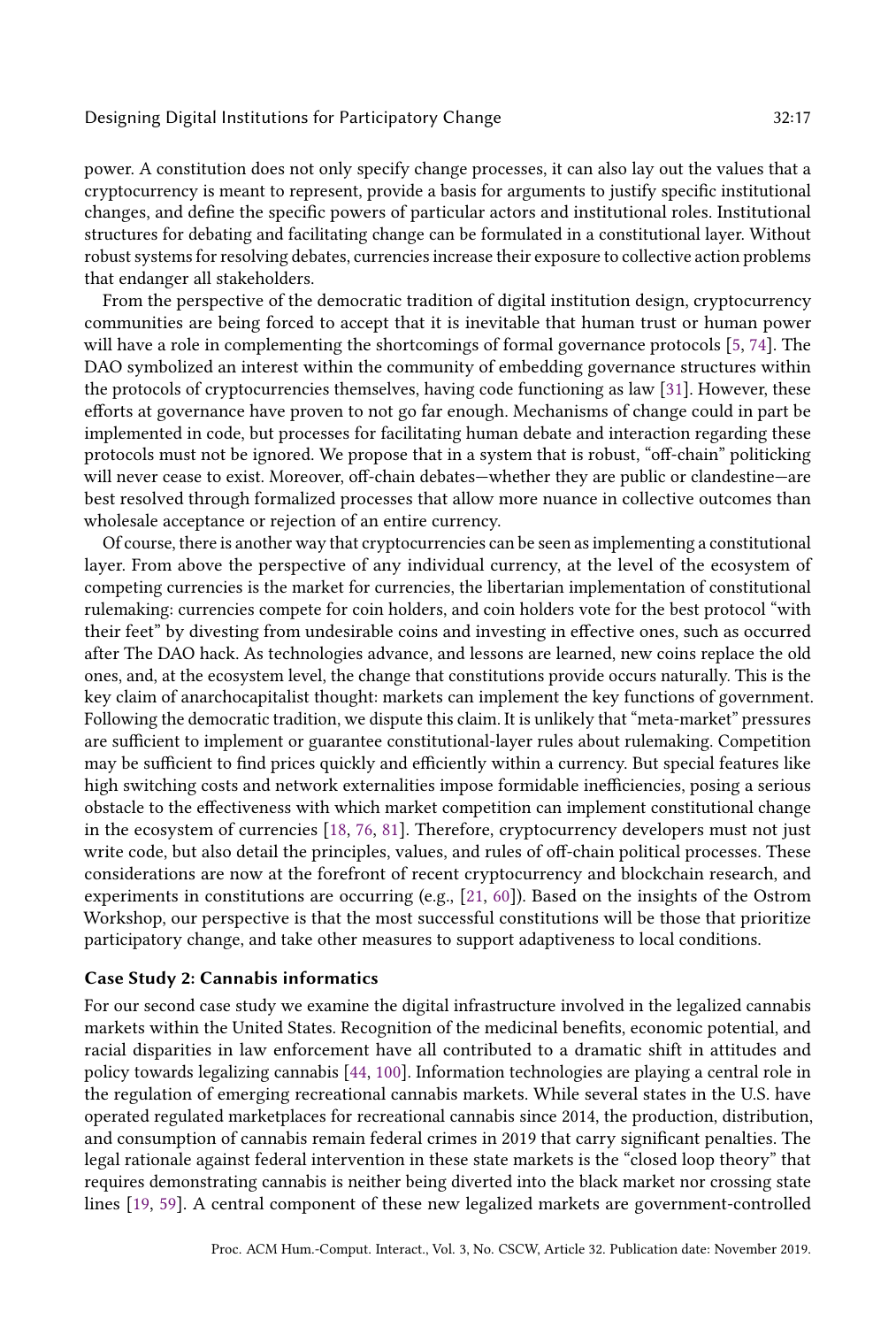| <b>Constitutional Laver</b>                                                      | <b>Collective Choice Layer</b>                                        | <b>Operational Layer</b>                                                                        |                                                                                                   |
|----------------------------------------------------------------------------------|-----------------------------------------------------------------------|-------------------------------------------------------------------------------------------------|---------------------------------------------------------------------------------------------------|
| Constitution<br>÷÷.<br>• Federal / state<br>legislative process<br>• User groups | Policies<br>• "Closed loop" laws<br><b>METRC</b> system<br>architects | Affordances<br><b>METRC</b> software<br>RFID tracking<br>infrastructure<br>Inventory system API | Actions<br>$\sim$<br><b>Transactions</b><br>Inventory<br>management<br>Everyday cannabis<br>usage |

#### <span id="page-17-0"></span>*Layers of Rules in METRC*

Fig. 2. Examples of layers of rules in the METRC cannabis informatics system. Overarching change processes involve surrounding U.S. legal infrastructure and guidance from user groups. The introduction of user groups provided a bottom-up constitutional mechanism that allowed METRC to address many unanticipated problems.

"seed-to-sale" inventory tracking systems that collect and store detailed data about each transaction in the supply chain from planting to retail sale. The creation of an entirely new market commodity recreational cannabis—at a time of vast digitization has produced a peculiar institution, an ideal case for the place of participation in digital institution design. The history of this system, and its responses to market and cultural shifts, demonstrates the importance of designing digital institutions with adaptability and wide-ranging participation in mind.

The Marijuana Enforcement Tracking Reporting Compliance (METRC) system plays a central role in Colorado's \$1.5 billion annual cannabis industry. METRC is a "regulatory compliance system" licensed by the State of Colorado's Marijuana Enforcement Division (MED) from Franwell, Inc., a privately-held, supply chain technology services company that offers "internet-deployed applications and services" like RFID technologies, technologies it originally developed to improve "track and trace visibility" for perishable food and pharmaceutical firms. Under the legal framework decriminalizing recreational cannabis, all medical and retail marijuana businesses in Colorado are required "to use METRC as the primary inventory tracking system of record". METRC was built "by regulators specifically for oversight" to provide "the necessary visibility for adherence to rules, regulations and statutes" to fulfill the legal demands of the "closed loop theory" [\[77\]](#page-29-26).

METRC has two sides: an industry side that is "used to report the required events and information" and a regulatory side "used for enforcement and compliance monitoring". The industry side consists of RFID-enabled tags and barcodes attached to every plant and derivative product that exists, for tracking "from seed to sale". Regulatory compliance begins with tagging seedlings and clones, vegetating and flowering plants, trimmings, business-to-business transfers and distribution, and final sale at a retail location. The inventory and status is entered with specialized tag scanners and web user interfaces into a central database. METRC allows regulators to perform live audits to trace the provenance of every single product in the state-wide marketplace. They can do so using METRC's own built-in reporting tools, or secondary and tertiary data analysis systems that draw from METRC's APIs.

Constitutional crisis. By reducing compliance to a problem of keeping all activity in-state, the designers of this digital institution assumed that regulating the recreational cannabis market was isomorphic with the supply chain management problems faced by the manufacturers of perishable foods or pharmaceuticals—the industries Franwell previously served. This assumption ultimately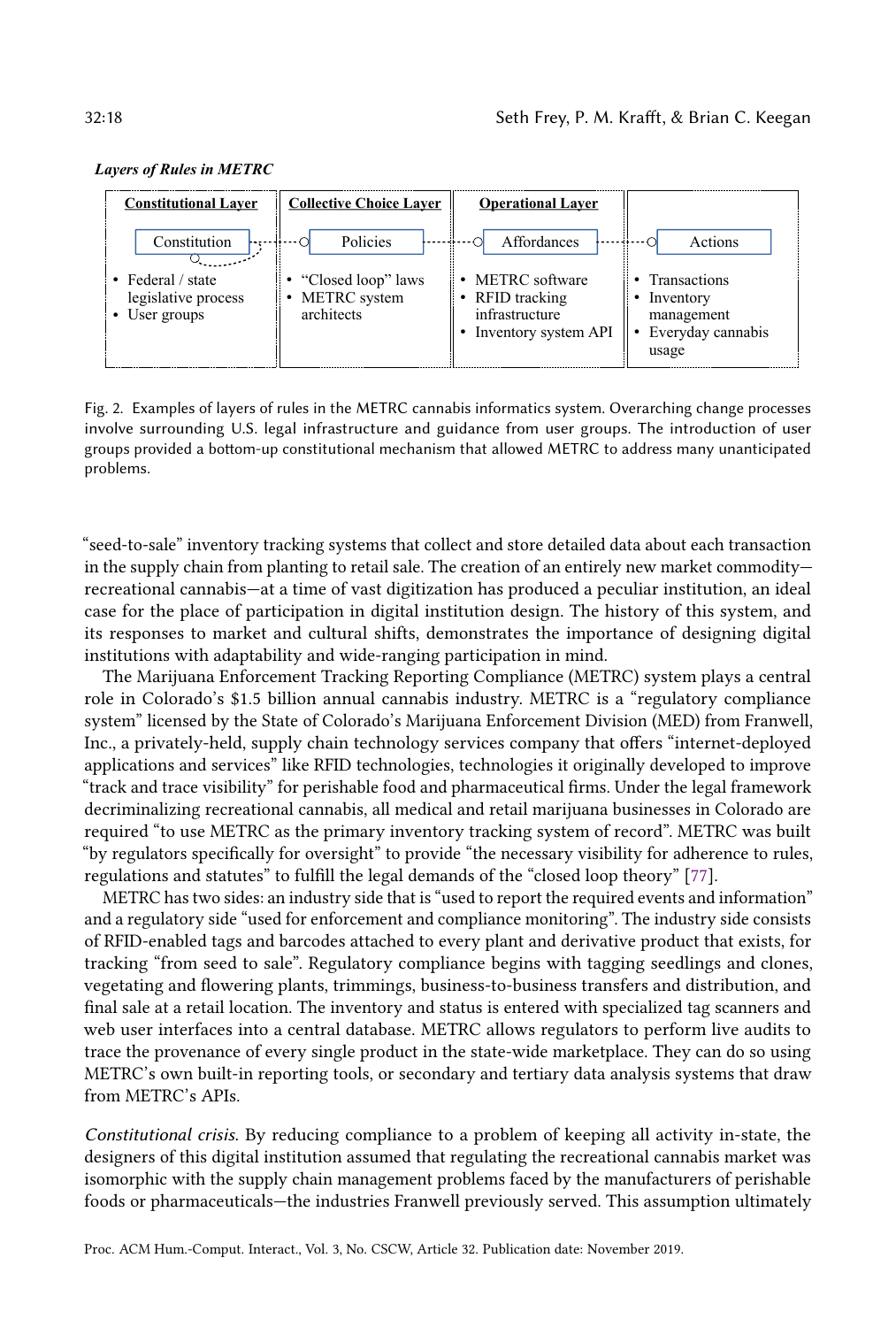drove a wedge between the capabilities of the system and the unique demands of a complex, statewide market. "Fit to local conditions" is one of Ostrom's principles of successful self-organizing resource management institutions. Another principle is "fit to the needs of stakeholders." METRC did not account for the market's many types of stakeholder ( $e.g.,$  growers, distributors, producers, testing facilities, retailers,  $etc.$ ), the unusual regulatory constraints ( $e.g.,$  traditional testing facilities like professional laboratories and research universities withheld their services to avoid jeopardizing their federal accreditations), alternative business models, and the cannabis industry's difficulties securing basic economic protections ( $e.g.,$  the inability to access FDIC-regulated banks or SECregulated capital markets).

Consequently, METRC was initially ill-prepared to fulfill the market's demands. There was an avalanche of problems [\[108\]](#page-30-19): the MED regulatory agency mismanaged the roll-out of a predecessor system for medical cannabis [\[47\]](#page-28-24), there were bottlenecks in manufacturing and distributing enough RFID tags for growers and producers [\[61\]](#page-28-25), the central database had poor usability and uptime, preventing users from uploading their inventories as required by law [\[48\]](#page-28-26), and innovative new products and business models could not be made to fit into METRC's models for logging transactions or ontologies for classifying products [\[17,](#page-27-25) [121\]](#page-30-20). As METRC was introduced to regulate a legally precarious marketplace, its fumbled launch jeopardized the larger institutional experiment of legalizing recreational cannabis in Colorado. At the core of this crisis were decisions about the design of a new digital institution and the absence of mechanisms for formally including stakeholders on the ground into its change processes.

In a remarkable turn for government information technology deployment, Colorado's MED was eventually confronted with the scope and stakes of its failures, and committed to a participatory process for revising the design of the system following its launch. Growers, retailers, regulators, and technologists participated in a series of "User Group" meetings to identify the fault lines between the legislatively-mandated affordances, and emerging practices in the market. A significant development was the introduction of a more robust API that allowed METRC to fulfill its statutory obligations to be a central inventory tracking system while also providing producers and retailers greater flexibility to develop alternative approaches for entering, representing, and retrieving data with secondary and tertiary data systems. At present, this API has end-points for employment, facilities, harvest, items, lab tests, packages, patients, plant batches, plants, rooms, sales, strains, and transfers: an ontological panopoly not recognizably akin to within-firm supply chains for perishable foods or pharmaceuticals, but necessary for the management of a complex ecosystem of stakeholders and resources. METRC stabilized following the development of these user group feedback mechanisms, enough that it has become the regulator-mandated seed-to-sale tracking platform in twelve other states' legal medical or recreational cannabis markets.

Comparing theoretical guidance. The structure of the METRC system, as a governance institution, can be seen as attending to several layers within the Ostrom Workshop's levels of choice (Fig. [2\)](#page-17-0). At the operational level are the actions that METRC's client software provides producers and regulators for registering and tracking cannabis products through the system, along with the associated RFID infrastructure. Being a bureaucratically managed system, METRC's collective action layer is thin, as anything analogous to collective action is going to take the form of action by a central planner, imposed by strongly-enforced regulation, as informed by information aggregated from producers and other low-level agents in the system. As such, the collective choice level is largely concentrated in the components of the software that link operational-level actions and present them in aggregate form to regulators and law enforcement. Just as METRC's bureaucratic nature predisposes its collective action layer to being thin, its roots in a regulation influence the structure of its constitutional layer. Existing in the institutional context of Colorado's representative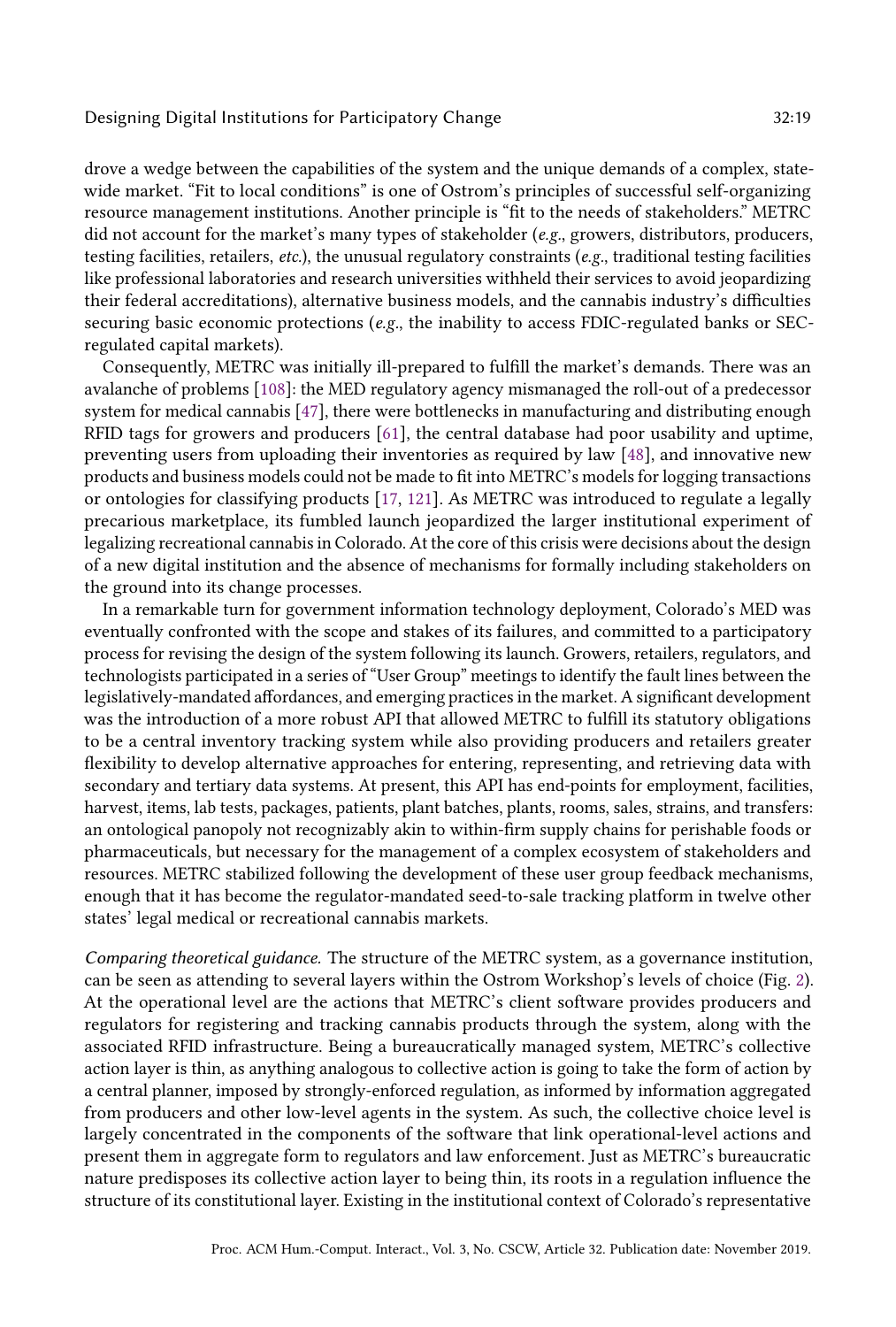democracy, any regulation is subject to the legislative process, which by design provides for a welldefined, if unwieldy process for including all stakeholders in the process by which METRC changes. In principle, regulations may include finer-grained domain-specific constitutional processes, and these may be designed to include input from the range of stakeholders. This is not the case for METRC, where the user groups remain firmly in the space of "Arena A" to use terminology from participatory design: designing the artifacts and systems of work. Colorado's Marijuana Enforcement Division granted Franwell considerable discretion to translate aspirational regulatory language into concrete interfaces, devices, and ontologies, and to evolve that implementation over time, within the constraints of the law. Consequently, METRC's constitutional layer is not participatory by default, although our case reveals how, in times of crisis, METRC was able to gain input and build legitimacy by voluntarily bringing a wider range of stakeholders to inform a major design change. Furthermore, it institutionalized the user group model to continue to represent stakeholder voices in changes to its operations. To the extent that the system is and will remain stable, this may be sufficient. However, future shocks are certain as factors like technology and consumer preferences change. This assumption is the basis of our motivating thesis that digital institutions should design constitutional change processes and design a wide range of stakeholders into those processes.

METRC's crisis at launch can be traced back to decisions to design the digital component of this institution with little input from its users. The top-down design approach focused on the superficial similarities between the products moving through cannabis, agricultural, and pharmaceutical supply chains, and overlooked how a within-firm inventory tracking system migrated into a profoundly different institutional context. In traditional supply chains, actors can enforce compliance with their rules and practices through legal contracts, technical standards, professional norms, and prices. These instruments typically perform the functions that the Ostrom Workshop identifies with successful governing: defining boundaries and rights, prescribing mechanisms for monitoring and sanctioning, and organizing information around the system. Cannabis products are clearly the resource that the institution orients itself around, and METRC creates information flows about this resource that must satisfy such a complex set of criteria—from inventory tracking to compliance monitoring and enforcement—as to be beyond the means of a traditional top-down product design process. METRC's state-mandated inventory tracking system was the bureaucratic implementation of a legislative directive lacking many of these feedback instruments, compliance with which could be legally enforced. In the absence of substantive feedback mechanisms, the technical system and its bureaucratic managers could not anticipate demand for tags, sustain uptime, or accommodate new business models and product categories. That it was mandated by a democratically governed state did not redeem it, as a legislature representing millions of citizens necessarily operates at timescales much larger than the emerging market required for policy adjustments.

Although METRC is not the kind of online community envisioned by BSOC specifically, it is a digital institution of the sort designed by others within the behavioral engineering tradition, such as in work on nudges [\[112\]](#page-30-3); METRC is a government-operated database that collects the daily inventory and transactions of every licensed cannabis operator across Colorado. Yet seen through the lens of digital institution design, METRC was confronted with challenges even recognizable in CSCW work like BSOC, such as cold-starting a new system, socializing newcomers, and regulating behavior. In the case of starting a new system, as a state-sanctioned monopoly METRC did not face the same challenges of carving out a niche, defending the niche from competitors, or building a critical mass of participation. But this institution faced similar design choices around defining the scope of the institution, compatibility with other systems, and organizing information and interactions [\[71,](#page-28-0) p.232–233].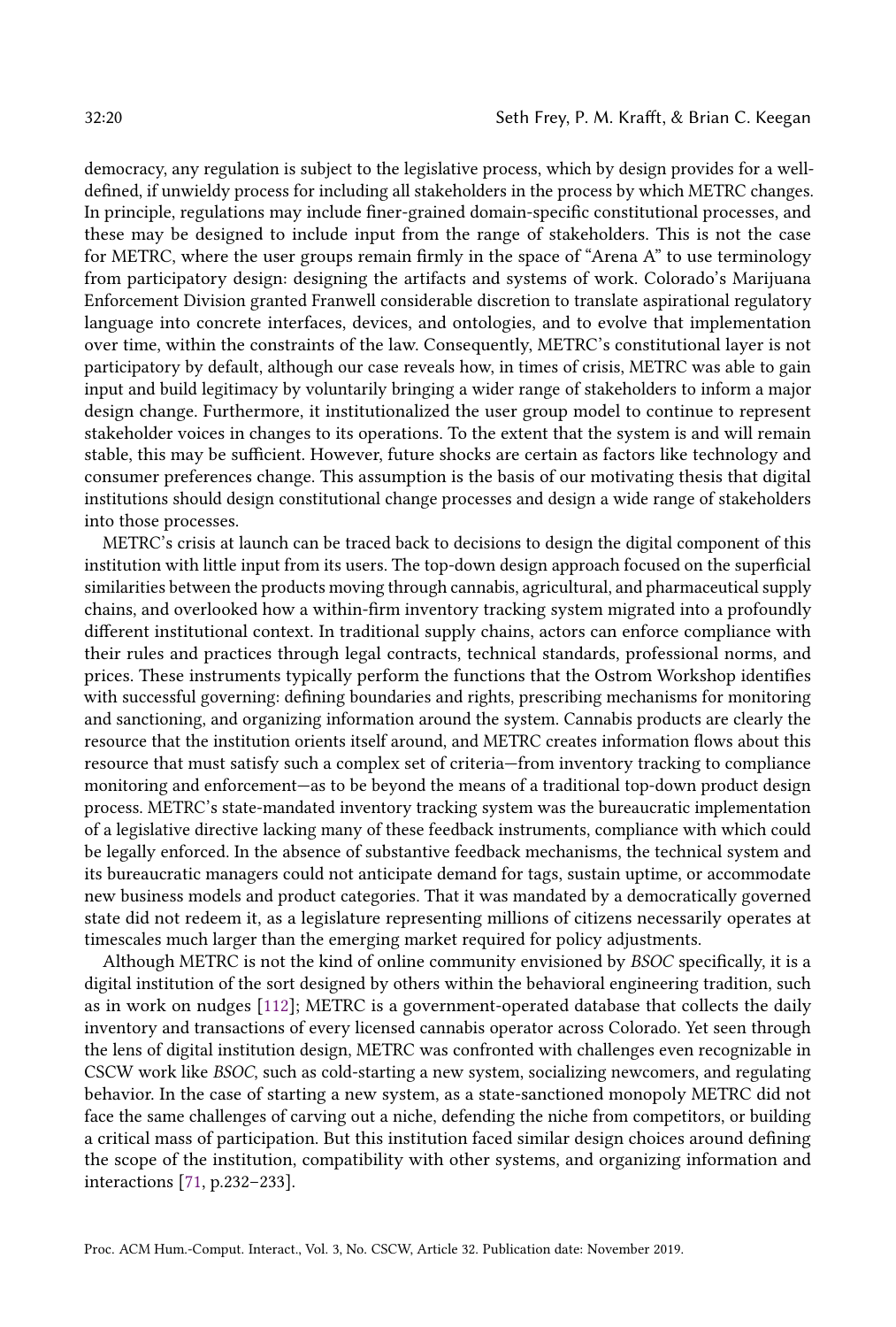| <b>Constitutional Laver</b>                                                                                          | <b>Collective Choice Laver</b>               | <b>Operational Laver</b>                                      |                                                          |
|----------------------------------------------------------------------------------------------------------------------|----------------------------------------------|---------------------------------------------------------------|----------------------------------------------------------|
| Constitution<br>• Server administrator<br>decisions<br>• Plug-in repositories<br>• User migration<br>between servers | Policies<br>Plug-in governance<br>mechanisms | Affordances<br>Index of available<br>servers<br>Game software | Actions<br><br>• Choosing a server to<br>use<br>Gameplay |

<span id="page-20-0"></span>*Layers of Rules in Minecraft*

Fig. 3. Examples of layers of rules in servers of the multiplayer game Minecraft. Server administrators can choose from a suite of plugins that facilitate choices in server governance, such as rules of in-game markets or chat capabilities. The rich landscape of plugins provides constitutional layer flexibility that enables a thriving ecosystem of varied and successful communities.

Much of the guidance the behavioral engineering tradition offers comes from an assumption that participation in a digital institution is voluntary. Design claims like "People are more likely to comply with requests the more they like the requester" [\[71,](#page-28-0) p.32] or "Face-saving ways to correct norm violations increases compliance" [\[71,](#page-28-0) p.153] are deeply distorted in non-voluntary institutional contexts like METRC. Compliance with requests from the MED, through systems like METRC, is incentivized through escalating sanctions like coercion, confiscation, and imprisonment rather than charisma, motivation, or commitment. METRC is not an isolated case: institutions like Transportation Security Administration watch lists, financial and social credit scores, and mobile location traces share similar features of less-than-voluntary participation. How can digital institutions with less-than-voluntary membership be designed to be more accountable, successful, or sustainable?

The "choice architecture," from the nudge paradigm of psychological engineering for compliant behavior, would suggest that technocrats who fully apprehend the decision space could provide better defaults, reduce overload, and improved comparability for agents to make ideal decisions. But the decision space of newly legal cannabis markets could not be apprehended because there were no precedents, little information, and complex interactions; there had never been a legal recreational cannabis market, and there were no empirical priors from which to draw institutional design guidance. A complex regulatory apparatus governing a legally precarious market with a complex set of incentives and stakeholders nevertheless shows the importance of participatory mechanisms for feedback and institutional design. Here, our approach goes beyond what a humancentric or participatory design approach would prescribe by attending to power. METRC ended up adopting a strategy akin to a participatory design approach with user groups that enabled it to be more responsiveness to end-user needs, but these still lack formal regulatory recognition as negotiating or deliberative bodies. Our focus on constitutional layers is meant to provide a continuous opportunity for suggestions and modification by users.

# Case Study 3: Amateur game server governance

For our final case study we examine governance in the popular game Minecraft. Governance in digital games has become an important arena for innovative institutional design [\[12,](#page-26-11) [23,](#page-27-26) [38,](#page-27-15) [69\]](#page-28-27), especially multiplayer games that follow a self-hosting model, by which fans in the community personally host publicly accessible instances of a game. Fans who self-host assume the difficulties of governance, while also gaining access to technological innovations for addressing those difficulties.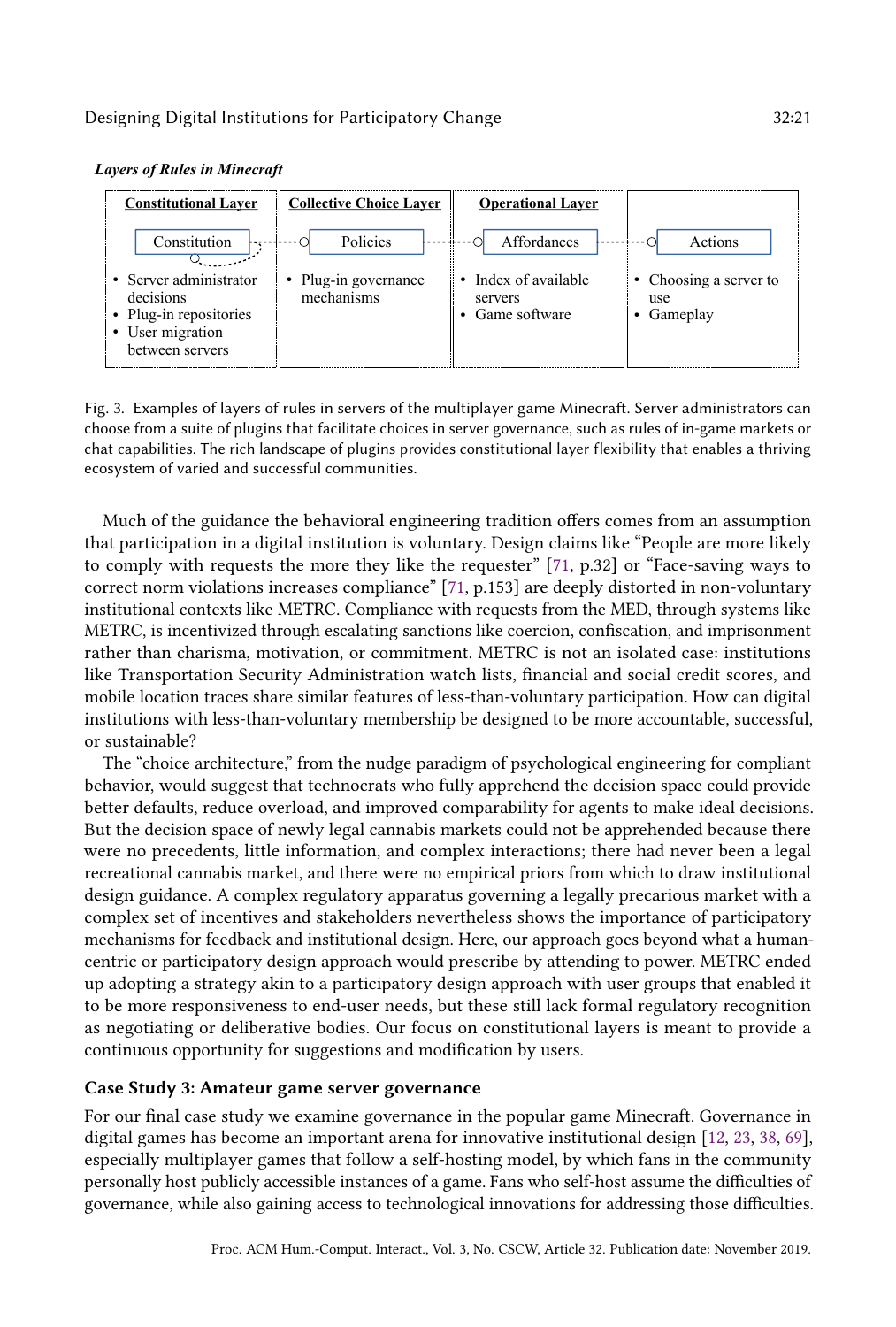We focus on one particularly popular self-hosted game, Minecraft. Minecraft is an open-world ("sandbox") construction game that is notable for a culture of amateur-run self-hosted multiplayer servers that players shop between in search of engaging community. Servers must compete with each other for users while struggling to manage several resource provisioning problems, including the needs to manage endemic vandalism by the game's relatively young player base, to provide sufficient RAM, CPU, and network bandwidth for players, and to solve in-game resource problems. Preventing vandalism may mean controlling the availability or destructive effects of in-game phenomena like fire, magma, and TNT that the majority of players might enjoy and use responsibly, but that an inevitable minority abuse. Providing sufficient physical resources is surprisingly difficult: each additional player to this resource-intensive, lag-sensitive game increases the recommended server requirements by 1GB of RAM, 1–3 Mbits/s of up- and down- bandwidth, and 5GB of cache. A failure to adequately provide any of these complex sociotechnical services can lead within minutes to users abandoning a server for competing hosts. Contrary to mythologies about the "cloud" abolishing marginal cost economics, Minecraft provides a case where finite and exhaustible digital resources imply the need for robust resource management strategies [\[38\]](#page-27-15).

Fortunately, administrators can address these forbidding governance challenges by drawing upon several tools developed by Minecraft's large informal developer ecosystem. There is a large collection of plugins that automate many dimensions of governance, including peer monitoring, resource monitoring, rule enforcement, trade, vandalism, decision-making, information transmission, and communication, as well as plugins that define complete market and property rights institutions: systems of property rights, shops, social hierarchies, and group allegiances. The richness, granularity, and modularity of plugin governance has reduced many of the challenges of amateur governance to the flipping of switches, and has made possible an exciting diversity of governance styles. The library of governance plugins available to an administrator leaves it entirely to their discretion what governance capabilities their server will have. And administrators take full advantage of this flexibility. Among the diverse amateur-run digital institutions we have observed, and well beyond the professionalized for-profit servers which exist in their own ecosystem, are a groups of friends who install no rules but punish infractions by chiding each other in person, a pristine server that solves its key resource problem by preventing visitors from changing anything, and an explicitly anarcho-capitalist server with market-based law enforcement, in which users secure justice for themselves by placing rich bounties for the virtual heads of those that have wronged them. There are active, long-lived communities with as few as 2 users and as many as 2,000. Administrators implement their naïve folk theories of cooperation, incentive design, and resource management, and iterate. The lessons learned by these governance autodidacts are then reified into the plugins that are refined, repropagated, and refined again.

Constitutional crisis. What governance challenges do Minecraft server operators face, especially small-scale operators with fewer resources? How should operators design their digital institutions to manage these resource challenges? And, specifically, what is the role of servers' constitutional choice mechanisms in managing or exacerbating these problems? Minecraft servers fail when they stop being visited, something that can happen when their administrators fail to manage the many finite resources their server needs to function, or when they fail to provide users with a stable and secure environment safe from vandalism and harassment. A server's sensitivity to these threats increases with server size. But because they are all relatively small, defined by default by a single administrator, and exist entirely in software, individual servers can change themselves easily.

Of course, the existence of constitutional-level rules and widespread participation in those rules are different. Minecraft servers are not democratic by default. Administrators often make themselves available to user feedback either directly or through ticket or forum systems, but it is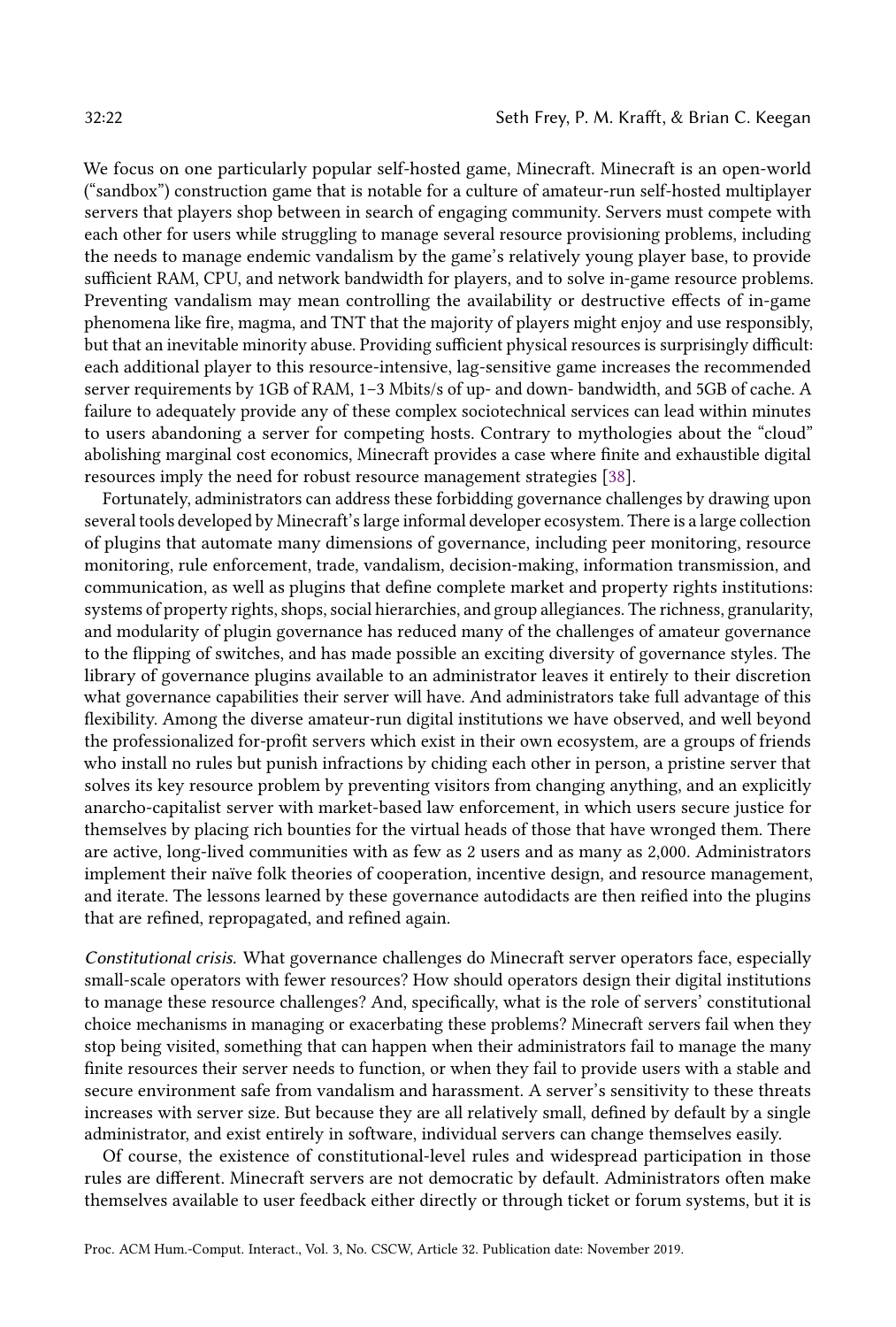rare for these mechanisms to be substantively participatory, or formally defined into the processes of constitution-level change. The number of people entitled to participate at a server's constitutional level is rarely greater than one.

Zooming out from the individual server, to view the system of competing servers as a digital institution, another mechanism for broad-based involvement in constitutional change becomes clear, one very much like that available in cryptocurrencies. Because servers compete with each other for users, users can, again, vote with their feet, by departing servers that do not explicitly or incidentally represent their needs, and populating or even reproducing servers that do. Because of this structure, Minecraft servers fare well as a community. Collectively they seem able to solve the resource management problems that individual servers so often fail to overcome.

This success raises a question: why does the market approach to constitutional change seem to work in Minecraft but not in cryptocurrency? The answer may be that, compared to cryptocurrencies, Minecraft servers have much lower switching costs, largely because fewer people have to coordinate on a Minecraft server than on a currency for objects there to have value (fewer network externalities). With these ingredients in place, Minecraft servers that are individually autocratic seem as a collective of competitors to implement meaningful participatory change processes typical of the democratic institutions that the Ostrom Workshop describes.

Comparing theoretical guidance. The amateur Minecraft community builder seems especially suited to adopt the engineering approach to digital institution design. These relatively small-scale online communities have one self-appointed leader with complete control over the structure of their virtual world, a leader highly incentivized to overcome the obstacles to successful community. As such, the elements identified by the psychological engineering tradition map directly to many of the problems that Minecraft server administrators face. Amateur Minecraft administrators struggle to attract, socialize, and retain new members, and motivate rule compliance. The engineering approach offers solutions to these problems that administrators can benefit from directly, because they have the power to redesign the system in a way that implements "best practices" extracted from previous social engineers who have faced the same problems.

However, the behavioral manipulations of the engineering paradigm miss important dimensions of governing a self-hosted game server, and important mechanisms for ensuring its success. For example, BSOC cases tend to consider communities in isolation, largely ignoring the influence of competing communities that pursue the same mission in a possibly superior, inferior, or just different way. By failing to give servers' sociological and ecological contexts a central role in the framework, they miss factors such as the strategic dimension that competition adds to an administrator's reasoning, and the strong incentives administrators have to make decisions in the community's interest. The Ostrom Workshop, by contrast, is as much influenced by ecology as economics, and has several multi-scale frameworks — including the Institutional Analysis and Design (IAD) [\[87\]](#page-29-1), the Socio-Ecological Systems framework (SES) [\[88\]](#page-29-27), and the action situation [\[89\]](#page-29-28) — for analyzing institutions with respect to their socio-ecological setting.

Applying the resource management perspective begins with identifying the limited resources around which collective action, and associated governance, structures itself. The threats to a game server include physical computational resources, which are common-pool and must be conserved, in-game resources, and vandalism (which must be minimized), and social capital, in the form of valuable contributors who must be retained. Governance structure around the resource management community can then be partitioned into three levels within the levels of choice outlined by the Ostrom Workshop (Fig. [3\)](#page-20-0). At the operational level are the actions allowed by administrators, the software, and code in the greater ecosystem of the game. Administrators will take an active interest in what specific actions players can perform, shaping those possible operations by configuring the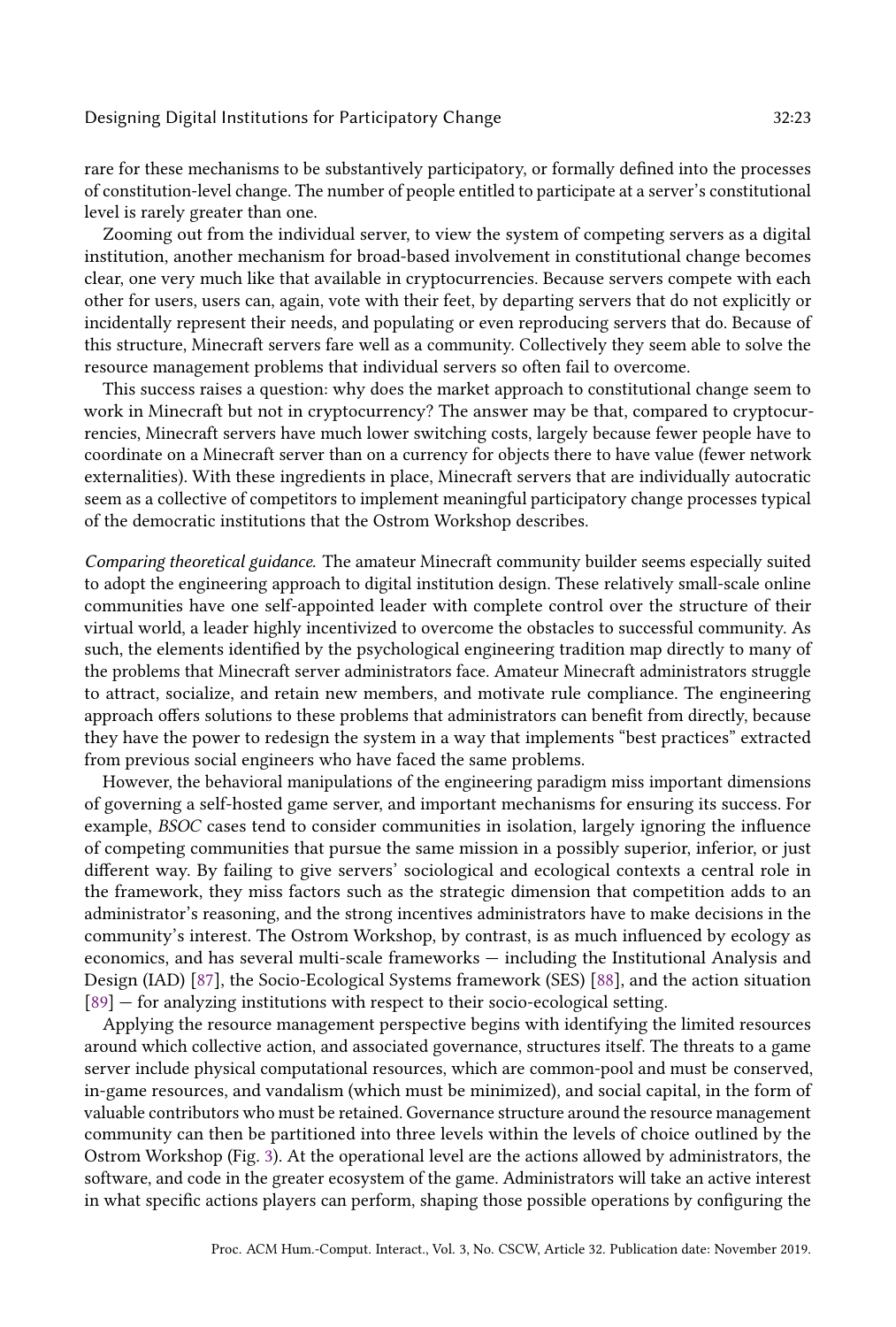server to only allow certain actions. A restricted list of possible game actions can tacitly forbid or encourage certain types of behavior. There are much fewer constraints at the collective action layer, which is entirely the prerogative of the administrator, who is under no formal constraints on how to govern their server, only the practical constraints due to fear of flight by users. Administrators with a positive vision or goal for their community can use these capabilities to steer server and structure interactions between players to encourage aggregate behavior, or collective action, toward that goal. At the constitutional layer are the same constraints determining the collective action layer: the administrator is sovereign and has complete discretion over how and when the community's governance changes. The powers that players have over this process are the powers of voice and exit: to either sway a community's administrator or leave it for preferred one.

With its view of institutions largely framed around resource governance, the Ostrom Workshop's design principles are a valuable guide for the type of governance challenges facing a self-hosted game server. Applied to this case, our analysis highlights those principles that recognize the value of conflict as a symptom of the need for change, those that encourage institutional fit to the environment and, most importantly, those that recommend a role for users in how a digital institution changes.

#### DISCUSSION

In our case studies we applied the Ostrom Workshop's levels of choice framework to inspect three contemporary digital institutions, the challenges they face, and the role of formal participatory change processes (or lack thereof) in each institution's problems. The highly varied nature of these three cases highlights the broad applicability of institutional analysis and design tools to digital institutions. There were several commonalities in design recommendations through our institutional lens. In each of the cases, we highlight the need for more attention to scaffolding ongoing participatory design through constitutional mechanisms in digital institutions.

In the first case, we viewed each cryptocurrency coin itself as a digital institution, with the rules of each institution represented as not just each coin's codebase but also any other declared governance processes, laws pertaining to cryptocurrencies, and extralegal informal norms of social engagement around the coins. Our analysis of the cryptocurrency ecosystem belies its ideological commitment to purely technical (rather than sociotechnical) governance, and shows that the community's attempt to remove humans from the operation of human institutions has produced currencies that are inflexible. In many notable cases in this ecosystem, each currency's inevitable need for incremental policy change can be met only with blunt policy tools whose side effects undermine the very communities they are intended to serve.

In the second caset, we viewed the cannabis market in Colorado as a digital institution because of Franwell's METRC system that mediates all production, distribution, and sales activities. As with cryptocurrencies, there are also other institutional structures at play in this case besides the code of METRC, such as the state laws that regulate recreational cannabis. Our analysis of METRC showed how top-down management, incongruent ontologies, and ponderous change processes conspired to produce a digital supply chain surveillance tool that caused a crisis in a precarious industry. This case is particularly instructive for designers of digital institutions who resist theoretical or historical guidance because of their self-imagined exceptional conditions. Despite intense political and legal pressure, overwhelming popular attention, and clear market incentives, the roll-out of a legal recreational cannabis market was jeopardized by top-down digital institutional design thinking. The crisis abated only when stakeholders worked outside of established channels to amend the digital regulatory infrastructure to meet end-user demands. They used participatory design practices and have since institutionalized "User Groups" as a primary mechanism for evolving both the technology and regulations. Much as network effects lock users into social platforms, this case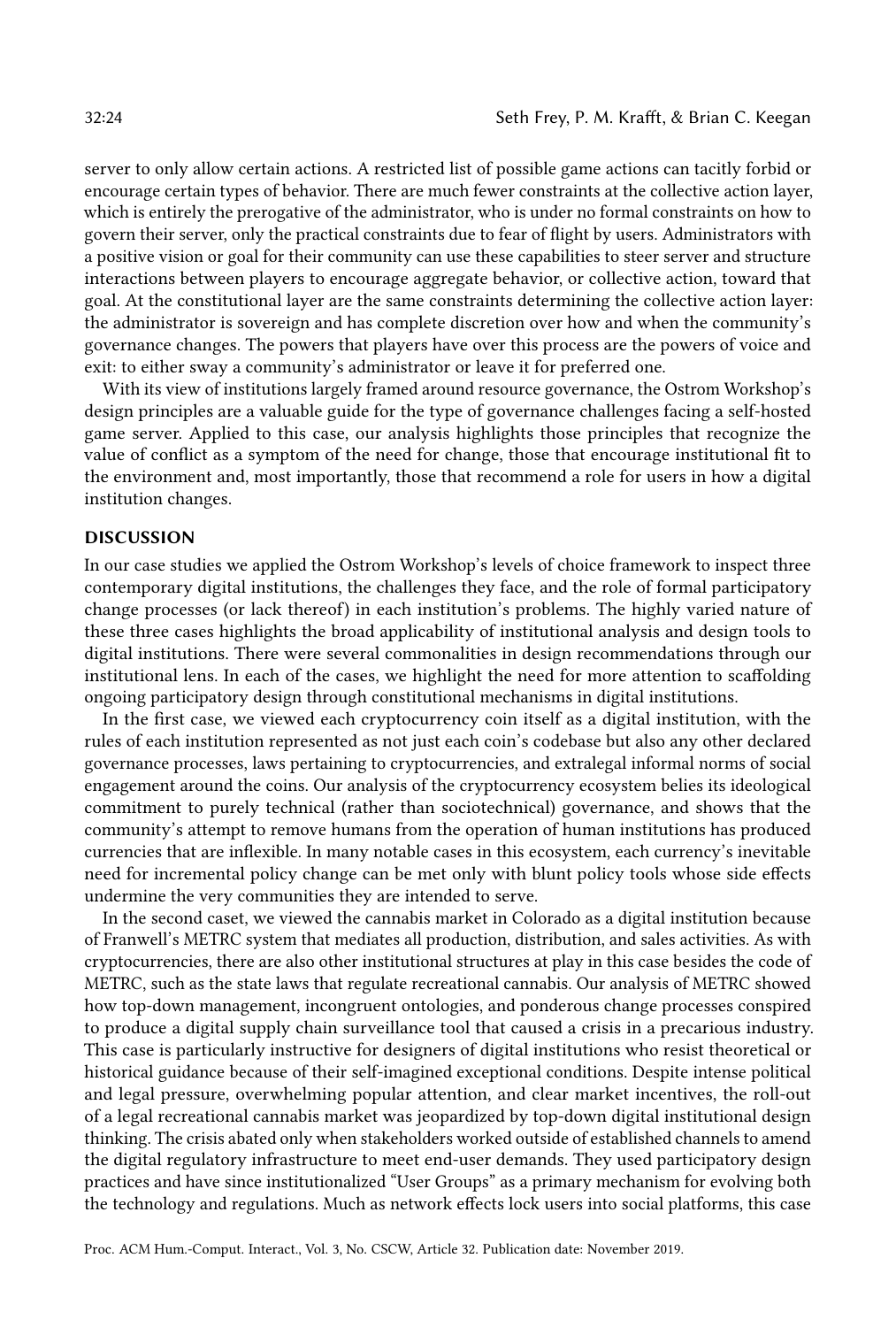highlighted how monopolistic institutions insulated from "vote with your feet" mechanisms still must incorporate mechanisms for end-user feedback to ensure the institution remains responsive and resilient to changes in the broader environment.

In the third case, on multiplayer activity in the sandbox video game Minecraft, a population of volunteer amateur server administrators has created hundreds of thousands of experiments in small-scale governance. In order for a server to succeed, its administrator must learn how to foster successful collective action "on the job", by formulating policy and installing code modules that implement different dimensions of governance. Where administrators fail to meet the demands of users or their environment, competition between administrators for traffic leverages market incentives to implement ecosystem-wide constitution-level change. Why "vote with your feet" works in Minecraft, where it seems to fail in the cryptocurrency case, seems due to several factors, including the immutable nature of individual currencies, the higher costs in them of exiting or performing most other actions, and a fundamental difference between the two types of platforms: convergence on a single standard/community is optional for effective game servers and essential for effective currencies.

The Ostrom Workshop's resource management frameworks emphatically do not make prescriptive ("if X then Y") or normative ("A is better than B") recommendations about how to do institutional design. Rather, they provide a vocabulary that abstracts the immediate components of a system into more generalized components that can be used for comparison across seemingly disparate classes of digital institutions, and emulation of successes. This is not to frame institutional design thinking as mere theoretical abstraction: political scientists, economists, and ecologists have spent decades applying this framework to policy analysis and accumulating empirical evidence that the most effective management of common-pool resources is often through democratically designed and managed institutions [\[84,](#page-29-8) [86\]](#page-29-14). This evidence repeatedly demonstrates that institutional structures ignoring local contexts or lacking mechanisms for local stakeholder-driven change are vulnerable to failure and collapse. The application of the resource management and institutional analysis perspectives to these cases enables an engineer, scientist, or manager engaged in digital institution design to abstract away from the proximate pressures of "building an alternative financial system", "designing a surveillance system for regulators", or "running a sandbox game", and attend to more general challenges of sustainable, participatory resource management.

Robust digital institutions require rules about rule-making that substantively involve diverse stakeholders. Being intentional about the constitutional level enables digital institutions to anticipate disruptions and accommodate innovations, which can make them more adaptable and humane. We have emphasized two arguments for formal participatory change processes in digital institutions. First, participatory design and institutional resilience are fundamentally coupled: institutions (digital or otherwise) that forsake substantive participatory mechanisms run the risk of stagnation, drift, and capture. Top-down decision-making may have superficial benefits of fidelity and scalability when implementing new digital institutional designs, but it can also lead to information bottlenecks, founder syndrome, challenges to legitimacy, and problems adapting to a changing environment. The three case studies illustrate different strains that digital institutions undergo when they lack robust constitutional layers. Second, privileging participatory processes in digital institutional design generates emergent outcomes: the design process should not be an exercise in choosing among finite options or legitimizing a pre-ordained outcome. A common frustration when working with institutional design frameworks like the Ostrom Workshop is their lack of clear prescriptive guidance about how to design the "best" institution: "if X problem then institutional design Y." One of Ostrom's major conclusions was that there is no "best" design for a resource management problem: that it is possible for many kinds of structures to sensitively adapt to local conditions, and, further, that the most enduring institutions exhibit "institutional diversity": they pragmatically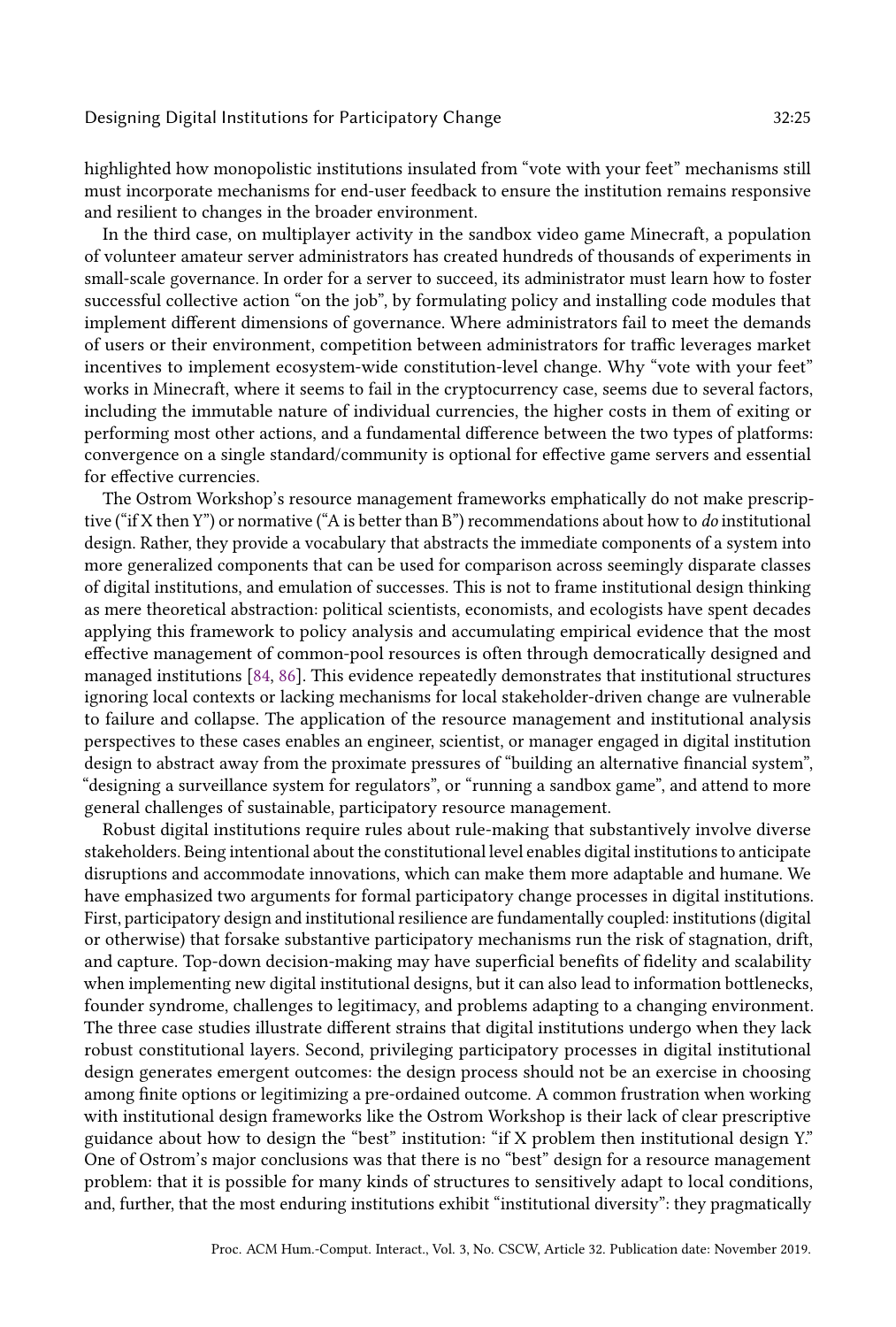combine superficially incompatible governance strategies under one institutional umbrella. The goal of the Ostrom Workshop's frameworks is to provide a vocabulary for abstracting from the specifics of a single case to comparing abstracted cases and identifying general principles of success and failure.

### **CONCLUSION**

Despite the increasing importance of digital institutions, CSCW's strong traditional interests in participatory design and online communities have generated little synthesis. Our aim in this work is to appreciate the complexity of digital institution design, while still aiming to ultimately be engaging in it. The participatory tradition in digital institution design, kicked off in large part by Kollock and Smith [\[68\]](#page-28-13), has lagged behind other, more convenient paradigms. Kraut and Resnick's Building Successful Online Communities represents one of the most influential and theoretically-grounded paradigms within the space of digital institution design. While its psychological engineering approach offers a useful slate of design tricks, such approaches have prioritized top-down thinking over designing institutions for substantive participation. As convenient as it is for platforms serving hundreds of millions of users, behavioral engineering design thinking fails to incorporate values fundamental to fair, resilient, and ethical digital institutions. The limitations of the engineering approach have become impossible to ignore since at least 2016: an emphasis on monetized engagement over end-user safety gave tools to outside agents who hijacked the behavioral change and engagement maximization capabilities of online platforms toward malicious ends. The result is online platforms that have lost control over their coupling to broader geo-political forces, and are failing to give users governance responsibilities, or fulfill their rights.

The fields of human computer interaction, social computing, and computer-supported cooperative work find their history in the design of interfaces to support individual user experiences, supporting group work, and understanding and designing for technology use in context. Dourish [\[29\]](#page-27-27) and Grudin [\[50\]](#page-28-28) have outlined how ethnographic methods came to be adopted within human-computer interaction in response to the need for understanding the social organization and contexts of technology use in "real world" settings beyond controlled laboratory environments. As these research communities have moved their attention to larger-scale settings, they have often brought the same limited image of the user's role [\[7\]](#page-26-12). Existing design processes have excluded individual users from substantive roles in system change, preferring instead to embed them into lower-level roles, and interfaces engineered to nudge behavior to suit design goals.

Frameworks for analyzing the design of institutions offer an additional step "upwards" and invite comparisons of these organizations and contexts. Where an experimental or evaluation perspective might ask which rules users perceive to be fair, or an archival or ethnographic perspective might analyze the unfolding interactions around implementing rules, an institutional design perspective asks what kinds of norms and rules (operational level), what implementation strategies (collective level), and what rule-making processes (constitutional level) are used, how these interact, and what alternatives exist. Dourish [\[30\]](#page-27-28) argued for broadening HCI from the interactions between user and screen and orienting to considerations of scale for design engagements. The Ostrom Workshop's frameworks go a long way towards participatory design's concern for the "politics of design" as well as answering Dourish's call for a "design of politics" within HCI [\[30\]](#page-27-28) by considering the design of institutions that are focused on governing a system's limited resources through participatory and democratic mechanisms. At a time when issues such as the disappearance of application programming interfaces (APIs) signal concentration of control in the hands of platform owners (cf. [\[58\]](#page-28-29)), consideration of participation is of the utmost important.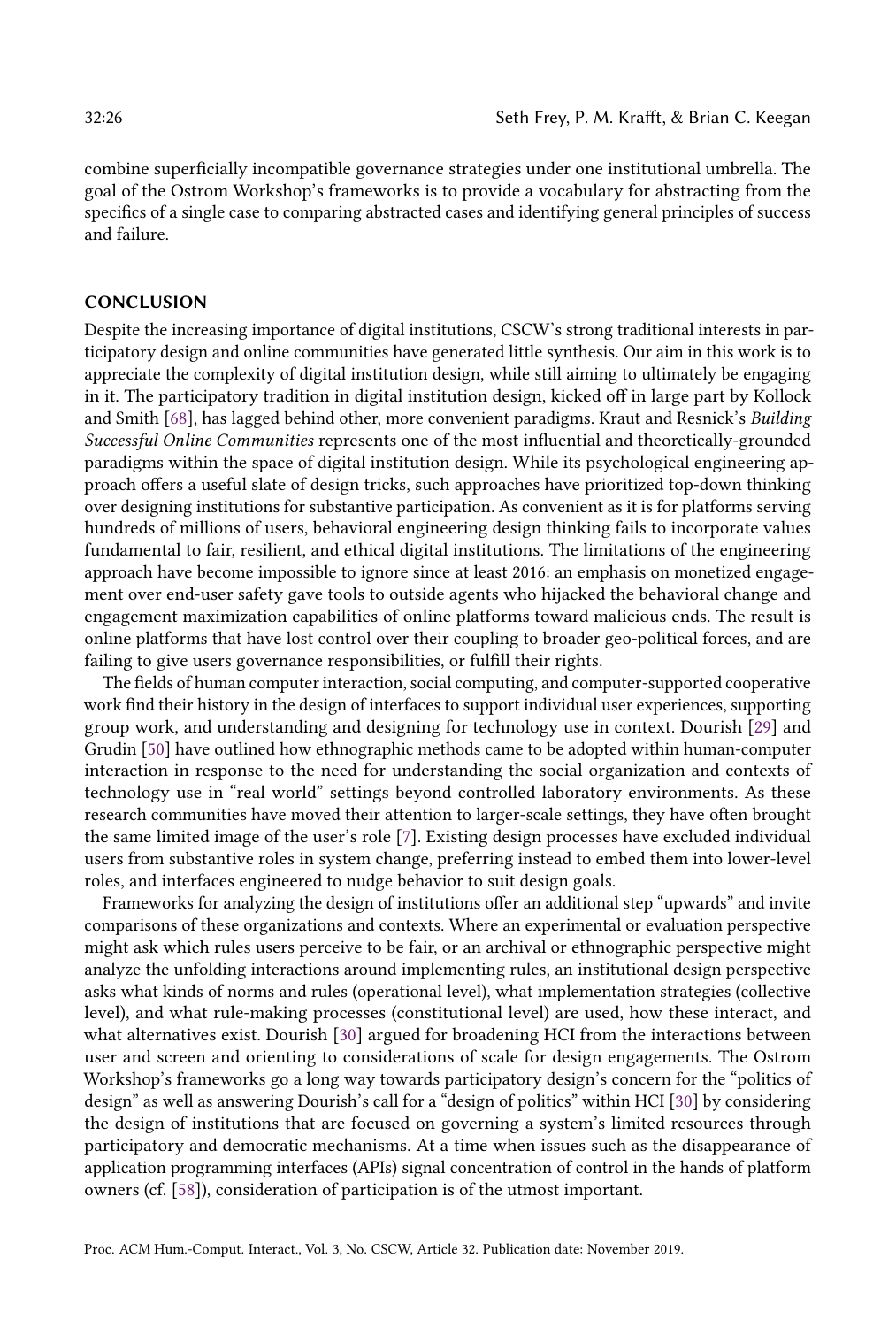The designers of digital institutions should look to resource management approaches as they confront the limits of their crumbling governance strategies. The Ostrom Workshop in particular has several successful frameworks for theorizing and classifying the technological, cultural, economic, and political strategies employed by institutions across a variety of contexts and scales. These frameworks make more facets of digital institution design legible to CSCW scholars. The engineers, scientists, and managers on major social platforms are engaged in digital institution design by making choices about roles, resources, rights, rules, and governance. However, research and teaching emphasizing resource management and institutional analysis are conspicuously absent from the computer and information science and engineering fields from which platforms' governing engineers, designers, and managers are recruited. With more general frameworks that permit more ambitious comparisons of more diverse institutions, we get closer to a science of digital institution design that is general enough to avoid the problem of asssuming away the future's most creative, innovative, and inspiring experiments in digital democracy.

#### ACKNOWLEDGMENTS

Special thanks to Matti Nelimarkka, Caitie Lustig, Andrew Hoffman, Steve Slota, Mike Katell, and Meg Young for feedback, and to Quinn DuPont for guidance on the cryptocurrency case. This work was supported in part by the Washington Research Foundation, by a Data Science Environments project award from the Gordon and Betty Moore Foundation (Award #2013-10-29) and the Alfred P. Sloan Foundation (Award #3835) to the University of Washington eScience Institute, and by the Neukom Institute for Computational Science at Dartmouth College. Any opinions, findings, and conclusions or recommendations expressed in this material are those of the authors and do not necessarily reflect those of the sponsors.

#### REFERENCES

- <span id="page-26-7"></span>[1] Sadia Afroz, Vaibhav Garg, Damon McCoy, and Rachel Greenstadt. Honor among thieves: A common's analysis of cybercrime economies. In 2013 APWG eCrime Researchers Summit, pages 1-11. IEEE, 2013.
- <span id="page-26-0"></span>[2] Howard Aldrich. Organizations Evolving. Sage, 1999.
- <span id="page-26-1"></span>[3] Peter M. Asaro. Transforming society by transforming technology: The science and politics of participatory design. Accounting, Management and Information Technologies, 10(4):257–290, 2000.
- <span id="page-26-8"></span>[4] WR Ashby. Requisite variety and its implications for the control of complex systems. Cybernetica, 1(2):1–17, 1958.
- <span id="page-26-9"></span>[5] Marcella Atzori. Blockchain technology and decentralized governance: Is the state still necessary? Journal of Governance and Regulation, 6(1):45–62, 2017.
- <span id="page-26-2"></span>[6] Liam Bannon, Kjeld Schmidt, and Ina Wagner. Lest we forget. In Susanne Bødker, Niels Olof Bouvin, Volker Wulf, Luigina Ciolfi, and Wayne Lutters, editors, Proceedings of the 12th European Conference on Computer Supported Cooperative Work, ECSCW '11, pages 213–232, London, 2011. Springer London.
- <span id="page-26-12"></span>[7] Eric P. S. Baumer and Jed R. Brubaker. Post-userism. In Proceedings of the 2017 CHI Conference on Human Factors in Computing Systems, CHI '17, pages 6291–6303, New York, NY, USA, 2017. ACM.
- <span id="page-26-5"></span>[8] Gerard Beenen, Kimberly Ling, Xiaoqing Wang, Klarissa Chang, Dan Frankowski, Paul Resnick, and Robert E. Kraut. Using social psychology to motivate contributions to online communities. In Proceedings of the 2004 ACM Conference on Computer Supported Cooperative Work, CSCW '04, pages 212–221, New York, NY, USA, 2004. ACM.
- <span id="page-26-6"></span>[9] Yochai Benkler. Coase's Penguin, or, Linux and "The Nature of the Firm". The Yale Law Journal, 112(3):369, December 2002.
- <span id="page-26-3"></span>[10] Ivan Beschastnikh, Travis Kriplean, and David W. McDonald. Wikipedian Self-Governance in Action: Motivating the Policy Lens. In Proceedings of the International Conference on Web and Social Media, ICWSM '08. AAAI, 2008.
- <span id="page-26-4"></span>[11] Erling Björgvinsson, Pelle Ehn, and Per-Anders Hillgren. Participatory design and "democratizing innovation". In Proceedings of the 11th Biennial Participatory Design Conference, PDC '10, pages 41–50, New York, NY, USA, 2010. ACM.
- <span id="page-26-11"></span>[12] Tom Boellstorff. Coming of Age in Second Life: An Anthropologist Explores the Virtually Human. Princeton University Press, 2015.
- <span id="page-26-10"></span>[13] Rainer Böhme, Nicolas Christin, Benjamin Edelman, and Tyler Moore. Bitcoin: Economics, technology, and governance. Journal of Economic Perspectives, 29(2):213–38, 2015.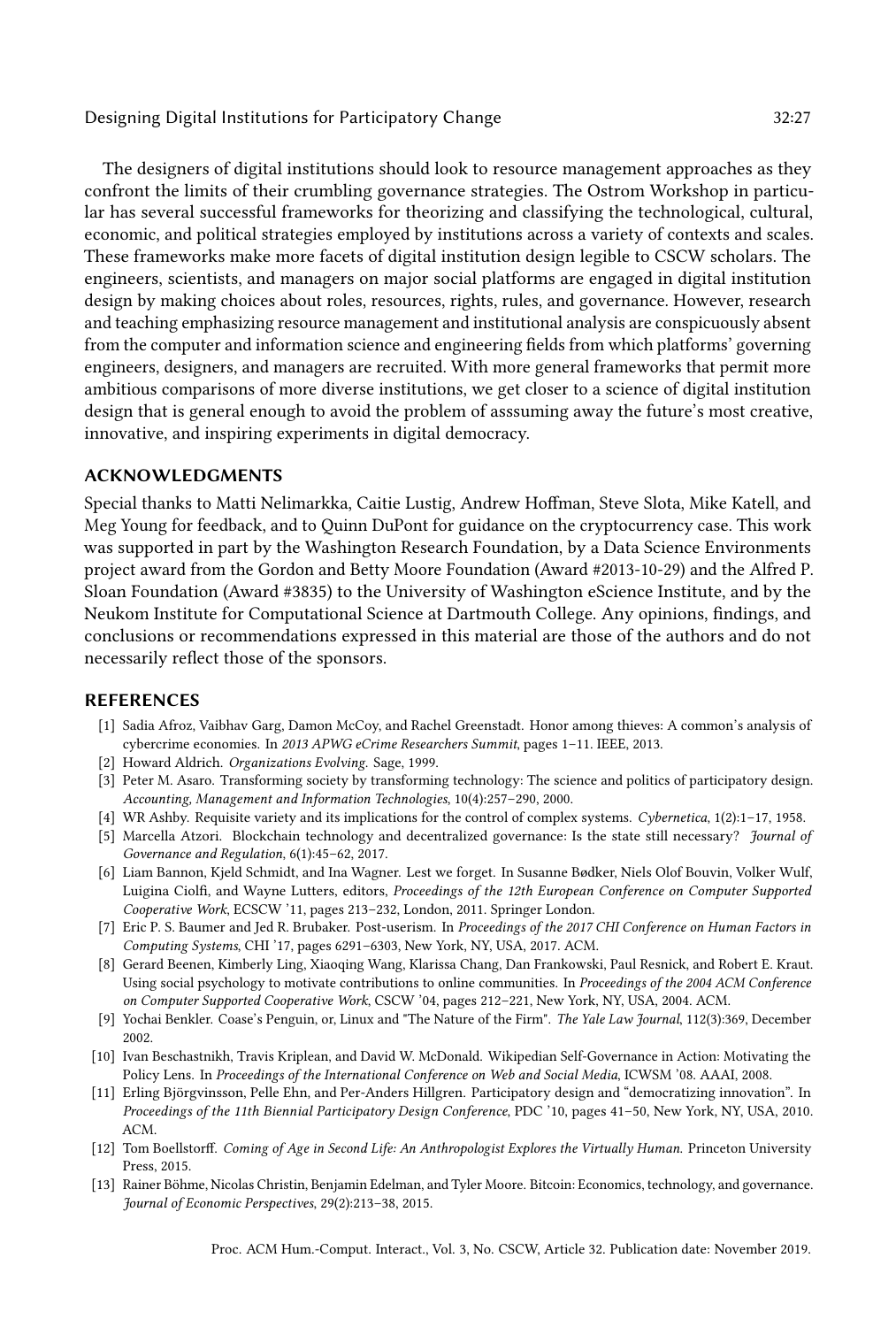- <span id="page-27-0"></span>[14] danah boyd and Kate Crawford. Critical questions for big data: Provocations for a cultural, technological, and scholarly phenomenon. Information, Communication & Society, 15(5):662–679, 2012.
- <span id="page-27-17"></span>[15] Susan L. Bryant, Andrea Forte, and Amy Bruckman. Becoming Wikipedian: Transformation of Participation in a Collaborative Online Encyclopedia. In Proceedings of the 2005 International ACM SIGGROUP Conference on Supporting Group Work, GROUP '05, pages 1–10, New York, NY, USA, 2005. ACM.
- <span id="page-27-18"></span>[16] Brian Butler, Elisabeth Joyce, and Jacqueline Pike. Don't look now, but we've created a bureaucracy: The nature and roles of policies and rules in Wikipedia. In Proceedings of the SIGCHI Conference on Human Factors in Computing Systems, CHI '08, pages 1101–1110, New York, NY, USA, 2008. ACM.
- <span id="page-27-25"></span>[17] John T. Carnevale, Raanan Kagan, Patrick J. Murphy, and Josh Esrick. A practical framework for regulating for-profit recreational marijuana in US states: Lessons from Colorado and Washington. International Journal of Drug Policy, 42:71–85, 2017.
- <span id="page-27-22"></span>[18] Carmelo Cennamo and Juan Santalo. Platform competition: Strategic trade-offs in platform markets. Strategic Management Journal, 34(11):1331–1350, 2013.
- <span id="page-27-24"></span>[19] Erwin Chemerinsky. Introduction: Marijuana Laws and Federalism. Boston College Law Review, 58(3):857–862, 2017.
- <span id="page-27-8"></span>[20] Andrew Clement and Peter Van den Besselaar. A retrospective look at PD projects. Commun. ACM, 36(6):29–37, June 1993.
- <span id="page-27-23"></span>[21] Commoneffort. EOS constitution. https://github.com/EOSIO/eos/blob/ 5068823fbc8a8f7d29733309c0496438c339f7dc/constitution.md, 2018.
- <span id="page-27-12"></span>[22] Michael Cox, Gwen Arnold, and Sergio Villamayor-Tomás. A review of design principles for community-based natural resource management. Ecology and Society, 15(4), 2010.
- <span id="page-27-26"></span>[23] Nicole Crenshaw, Jaclyn LaMorte, and Bonnie Nardi. "Something we loved that was taken away": Community and neoliberalism in World of Warcraft. In Proceedings of the 50th Hawaii International Conference on System Sciences, 2017.
- <span id="page-27-9"></span>[24] Christopher A Le Dantec and Carl DiSalvo. Infrastructuring and the formation of publics in participatory design. Social Studies of Science, 43(2):241–264, 2013.
- <span id="page-27-3"></span>[25] Laura DeNardis. Protocol Politics: The Globalization of Internet Governance. MIT Press, 2009.
- <span id="page-27-16"></span>[26] Ada Diaconescu and Jeremy Pitt. Holonic Institutions for Multi-scale Polycentric Self-governance. International Workshop on Coordination, Organizations, Institutions, and Norms in Agent Systems, pages 19–35, 2014.
- <span id="page-27-6"></span>[27] Gregory M Dickinson. An interpretive framework for narrower immunity under Section 230 of the Communications Decency Act. Harvard Journal of Law & Public Policy, 33:863, 2010.
- <span id="page-27-5"></span>[28] Paul DiMaggio, Eszter Hargittai, W Russell Neuman, and John P Robinson. Social implications of the Internet. Annual Review of Sociology, 27(1):307–336, 2001.
- <span id="page-27-27"></span>[29] Paul Dourish. Implications for design. In Proceedings of the SIGCHI Conference on Human Factors in Computing Systems, CHI '06, pages 541–550, New York, NY, USA, 2006. ACM.
- <span id="page-27-28"></span>[30] Paul Dourish. HCI and environmental sustainability: The politics of design and the design of politics. In Proceedings of the 8th ACM Conference on Designing Interactive Systems, DIS '10, pages 1–10, New York, NY, USA, 2010. ACM.
- <span id="page-27-21"></span>[31] Quinn DuPont. Experiments in algorithmic governance: A history and ethnography of "The DAO," a failed decentralized autonomous organization. In Bitcoin and Beyond, pages 157–177. Routledge, 2017.
- <span id="page-27-20"></span>[32] Quinn DuPont. Cryptocurrencies and Blockchains. Polity, 2019.
- <span id="page-27-10"></span>[33] Pelle Ehn. Participation in design things. In Proceedings of the Tenth Anniversary Conference on Participatory Design 2008, PDC '08, pages 92–101, Indianapolis, IN, USA, 2008. Indiana University.
- <span id="page-27-11"></span>[34] Rosta Farzan, Laura A. Dabbish, Robert E. Kraut, and Tom Postmes. Increasing commitment to online communities by designing for social presence. In Proceedings of the ACM 2011 Conference on Computer Supported Cooperative Work, CSCW '11, pages 321–330, New York, NY, USA, 2011. ACM.
- <span id="page-27-13"></span>[35] Andrea Forte and Amy Bruckman. Scaling consensus: Increasing decentralization in Wikipedia governance. In Hawaii International Conference on System Sciences, 2008.
- <span id="page-27-14"></span>[36] Andrea Forte, Vanessa Larco, and Amy Bruckman. Decentralization in Wikipedia governance. Journal of Management Information Systems, 26(1):49–72, 2009.
- <span id="page-27-19"></span>[37] Jo Freeman. The tyranny of structurelessness. Berkeley Journal of Sociology, pages 151-164, 1972.
- <span id="page-27-15"></span>[38] Seth Frey and Robert W Sumner. Emergence of integrated institutions in a large population of self-governing communities. PloS one, 14(7):e0216335, 2019.
- <span id="page-27-1"></span>[39] Batya Friedman, Peter H Kahn, and Alan Borning. Value sensitive design and information systems. Human-computer interaction in management information systems: Foundations, pages 348–372, 2006.
- <span id="page-27-2"></span>[40] Batya Friedman and Helen Nissenbaum. Bias in computer systems. ACM Transactions on Information Systems (TOIS), 14(3):330–347, 1996.
- <span id="page-27-4"></span>[41] Alexander R Galloway. Protocol: How Control Exists after Decentralization. MIT press, 2004.
- <span id="page-27-7"></span>[42] Johannes Gärtner. Participatory design in consulting. Computer Supported Cooperative Work, 7(3):273–289, Sep 1998.

Proc. ACM Hum.-Comput. Interact., Vol. 3, No. CSCW, Article 32. Publication date: November 2019.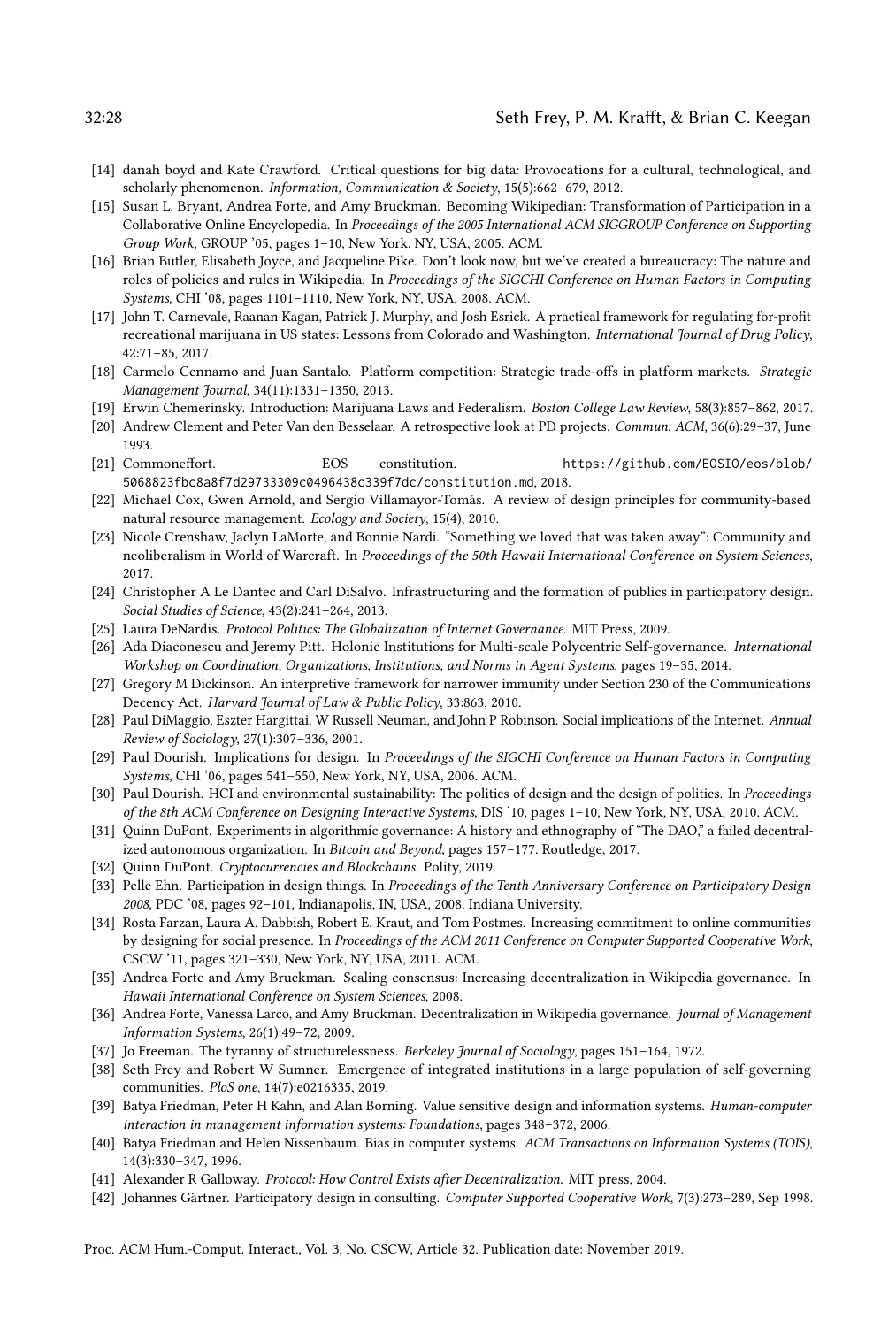- <span id="page-28-6"></span>[43] Johannes Gärtner and Ina Wagner. Mapping actors and agendas: Political frameworks of systems design and participation. Human-Computer Interaction, 11(3):187–214, 1996.
- <span id="page-28-22"></span>[44] Abigail Geiger. About six-in-ten Americans support marijuana legalization. Technical report, Pew Research Center, 2018.
- <span id="page-28-1"></span>[45] Tarleton Gillespie. The relevance of algorithms. Media Technologies: Essays on Communication, Materiality, and Society, 167, 2014.
- <span id="page-28-2"></span>[46] Tarleton Gillespie. Custodians of the Internet: Platforms, Content Moderation, and the Hidden Decisions that Shape Social Media. Yale University Press, 2018.
- <span id="page-28-24"></span>[47] Eric Gorski. Colorado's vision of regulating medical pot dispensaries with high-tech checks and seed-to-sale tracking becomes a pipe dream. The Denver Post, page 1A, 2013.
- <span id="page-28-26"></span>[48] Eric Gorski. Regulators vow better oversight. The Denver Post, page 9A, 2014.
- <span id="page-28-7"></span>[49] Joan Greenbaum. Back to labor: Returning to labor process discussions in the study of work. In Proceedings of the 1996 ACM Conference on Computer Supported Cooperative Work, CSCW '96, pages 229–237, New York, NY, USA, 1996. ACM.
- <span id="page-28-28"></span>[50] Jonathan Grudin. The computer reaches out: The historical continuity of interface design. In Proceedings of the SIGCHI Conference on Human Factors in Computing Systems, CHI '90, pages 261–268, New York, NY, USA, 1990. ACM.
- <span id="page-28-4"></span>[51] Jonathan Grudin. Computer-supported cooperative work: History and focus. Computer, 27(5):19–26, 1994.
- <span id="page-28-3"></span>[52] Eszter Hargittai. Second-level digital divide: Differences in people's online skills. First Monday, 7(4), 2002.
- <span id="page-28-16"></span>[53] Colin Harris. Institutional solutions to free-riding in peer-to-peer networks: a case study of online pirate communities. Journal of Institutional Economics, pages 1–24, 2018.
- <span id="page-28-8"></span>[54] Bradi Heaberlin and Simon DeDeo. The Evolution of Wikipedia's Norm Network. Future Internet, 8(2):14, April 2016.
- <span id="page-28-15"></span>[55] Charlotte Hess and Elinor Ostrom. A framework for analysing the microbiological commons. In International Social Science Journal, pages 335–349, 2006.
- <span id="page-28-14"></span>[56] Charlotte Hess and Elinor Ostrom. Understanding Knowledge as a Commons: From Theory to Practice. MIT Press, Cambridge, MA, 2007.
- <span id="page-28-11"></span>[57] Albert O Hirschman. Exit, Voice, and Loyalty: Responses to Decline in Firms, Organizations, and States, volume 25. Harvard University Press, 1970.
- <span id="page-28-29"></span>[58] Bernie Hogan. Social media giveth, social media taketh away: Facebook, friendships, and APIs. International Journal of Communication, 2018.
- <span id="page-28-23"></span>[59] Kimberly A. Houser and Robert E. Rosacker. High times: A history of marijuana laws in the United States. International Journal of Business & Public Administration, 11(2):131–141, 2014.
- <span id="page-28-21"></span>[60] Matthew Iles. The civil constitution (Beta). https://blog.joincivil.com/the-civil-constitution-beta-64460a181e08, 2018.
- <span id="page-28-25"></span>[61] John Ingold. Pot tag tracking on hold. The Denver Post, page 5A, 2013.
- <span id="page-28-12"></span>[62] Mike Isaac. Facebook's Mark Zuckerberg says he'll shift focus to users' privacy. The New York Times, March 2019.
- <span id="page-28-17"></span>[63] Eaman Jahani, P. M. Krafft, Yoshihiko Suhara, Esteban Moro, and Alex Sandy Pentland. ScamCoins, S∗∗∗ Posters, and the search for the Next Bitcoin<sup>TM</sup>: Collective sensemaking in cryptocurrency discussions. The 21st ACM Conference on Computer-Supported Cooperative Work and Social Computing (CSCW), 2018.
- <span id="page-28-18"></span>[64] Brian Keegan. Research agenda for cannabis informatics. In 2018 Institute of Cannabis Research Conference. Colorado State University-Pueblo. Library, 2018.
- <span id="page-28-9"></span>[65] Brian Keegan and Casey Fiesler. The evolution and consequences of peer producing Wikipedia's rules. In Eleventh International AAAI Conference on Web and Social Media, May 2017.
- <span id="page-28-19"></span>[66] Brian C Keegan, Patricia Cavazos-Rehg, Anh Ngoc Nguyen, Saiph Savage, Jofish Kaye, Munmun De Choudhury, and Michael J Paul. CHI-nnabis: Implications of marijuana legalization for and from human-computer interaction. In Proceedings of the 2017 CHI Conference Extended Abstracts on Human Factors in Computing Systems, pages 1312–1317. ACM, 2017.
- <span id="page-28-5"></span>[67] Finn Kensing and Jeanette Blomberg. Participatory design: Issues and concerns. Computer Supported Cooperative Work (CSCW), 7(3):167–185, Sep 1998.
- <span id="page-28-13"></span>[68] Peter Kollock and Marc Smith. Managing the virtual commons. Computer-mediated communication: Linguistic, social, and cross-cultural perspectives, pages 109–128, 1996.
- <span id="page-28-27"></span>[69] Yubo Kou and Bonnie A Nardi. Governance in League of Legends: A hybrid system. In Foundations of Digital Games, 2014.
- <span id="page-28-20"></span>[70] P. M. Krafft, Nicolás Della Penna, and Alex Sandy Pentland. An experimental study of cryptocurrency market dynamics. In Proceedings of the 2018 CHI Conference on Human Factors in Computing Systems, page 605. ACM, 2018.
- <span id="page-28-0"></span>[71] Robert E. Kraut, Paul Resnick, Sara Kiesler, Yuqing Ren, Yan Chen, Moira Burke, Niki Kittur, John Riedl, and Joseph Konstan. Building Successful Online Communities: Evidence-Based Social Design. The MIT Press, 2012.
- <span id="page-28-10"></span>[72] Travis Kriplean, Ivan Beschastnikh, David W. McDonald, and Scott A. Golder. Community, consensus, coercion, control: CS\*W or how policy mediates mass participation. In Proceedings of the 2007 International ACM Conference on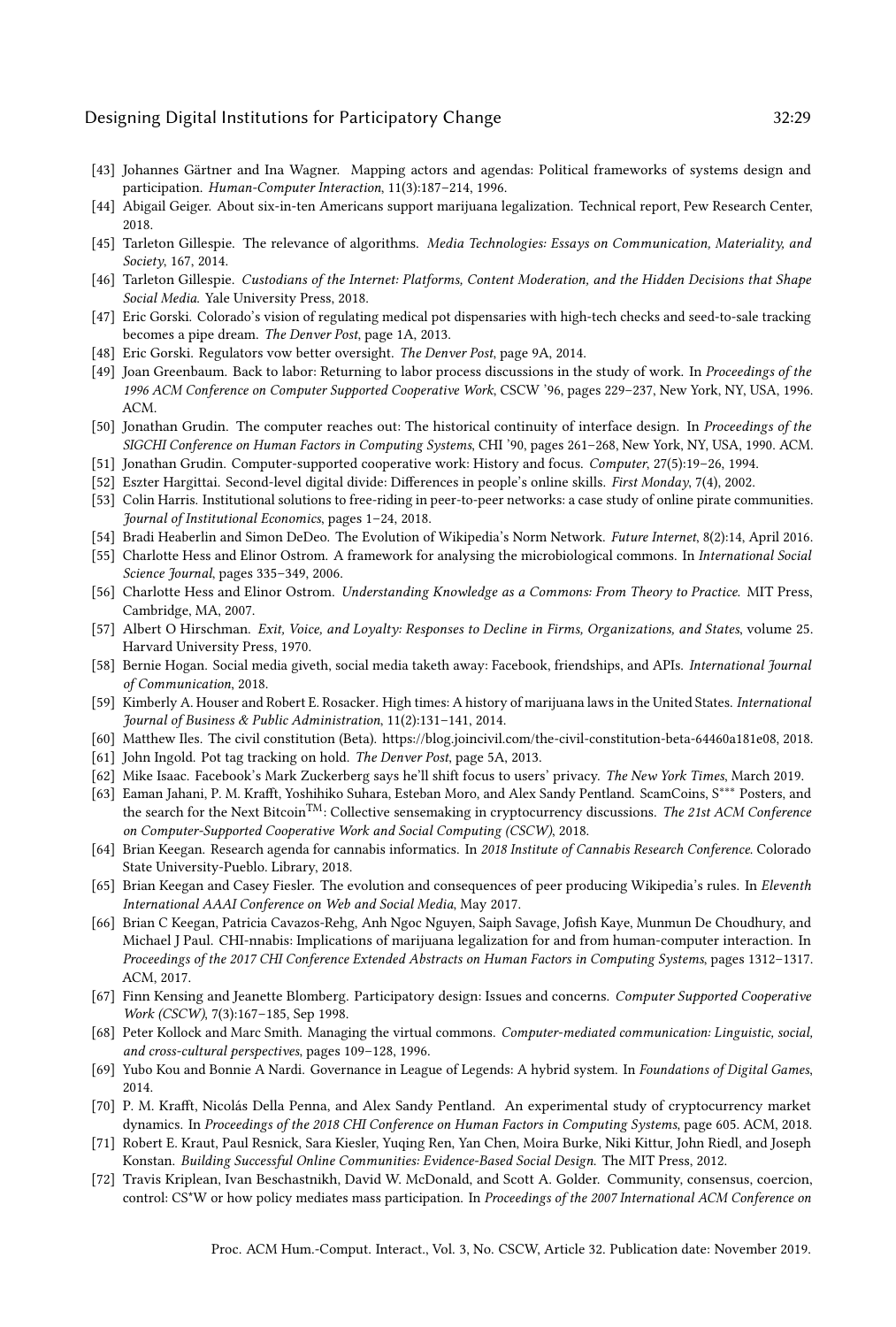Supporting Group Work, GROUP '07, pages 167–176, New York, NY, USA, 2007. ACM.

- <span id="page-29-2"></span>[73] Lawrence Lessig. Code and Other Laws of Cyberspace. Basic Books, Inc., 1999.
- <span id="page-29-22"></span>[74] Caitlin Lustig and Bonnie Nardi. Algorithmic authority: The case of Bitcoin. In 2015 48th Hawaii International Conference on System Sciences, pages 743–752. IEEE, 2015.
- <span id="page-29-4"></span>[75] Caitlin Lustig, Katie Pine, Bonnie Nardi, Lilly Irani, Min Kyung Lee, Dawn Nafus, and Christian Sandvig. Algorithmic authority: The ethics, politics, and economics of algorithms that interpret, decide, and manage. In Proceedings of the 2016 CHI Conference Extended Abstracts on Human Factors in Computing Systems, pages 1057–1062. ACM, 2016.
- <span id="page-29-23"></span>[76] William J Luther. Cryptocurrencies, network effects, and switching costs. Contemporary Economic Policy, 34(3):553– 571, 2016.
- <span id="page-29-26"></span>[77] Metrc. The System. https://www.metrc.com/the-system, 2016.
- <span id="page-29-19"></span>[78] Jonathan T. Morgan and Mark Zachry. Negotiating with angry mastodons: The Wikipedia policy environment as genre ecology. In Proceedings of the 16th ACM International Conference on Supporting Group Work, GROUP '10, pages 165–168, New York, NY, USA, 2010. ACM.
- <span id="page-29-9"></span>[79] Michael J Muller. Participatory design: The third space in HCI. Human-computer interaction: Development process, 4235:165–185, 2003.
- <span id="page-29-5"></span>[80] Francesca Musiani. Alternative technologies as alternative institutions: The case of the domain name system. In The Turn to Infrastructure in Internet Governance, pages 73–86. Springer, 2016.
- <span id="page-29-24"></span>[81] Malavika Nair and Nicolás Cachanosky. Bitcoin and entrepreneurship: Breaking the network effect. The Review of Austrian Economics, 30(3):263–275, 2017.
- <span id="page-29-21"></span>[82] Arvind Narayanan, Joseph Bonneau, Edward Felten, Andrew Miller, and Steven Goldfeder. Bitcoin and cryptocurrency technologies: A comprehensive introduction. Princeton University Press, 2016.
- <span id="page-29-0"></span>[83] Douglass C. North. Institutions. The Journal of Economic Perspectives, 5(1):97–112, 1991.
- <span id="page-29-8"></span>[84] Elinor Ostrom. Governing the Commons. Cambridge University Press, 1990.
- <span id="page-29-20"></span>[85] Elinor Ostrom. Designing complexity to govern complexity. In Property Rights and the Environment: Social and Ecological Issues, pages 30–43. The International Bank for Reconstruction and Development/The World Bank, 1995.
- <span id="page-29-14"></span>[86] Elinor Ostrom. Incentives, rules of the game, and development. In Michael Bruno and Boris Pleskovic, editors, World Bank Conference on Development Economics, pages 207–234. The World Bank, Washington DC, 1995.
- <span id="page-29-1"></span>[87] Elinor Ostrom. Understanding Institutional Diversity. Princeton University Press, 2005.
- <span id="page-29-27"></span>[88] Elinor Ostrom. A general framework for analyzing sustainability of social-ecological systems. Science, 325(5939):419– 422, 2009.
- <span id="page-29-28"></span>[89] Elinor Ostrom. Beyond markets and states: Polycentric governance of complex economic systems. American Economic Review, 100(3):641–672, 2010.
- <span id="page-29-7"></span>[90] Manoj Parameswaran and Andrew B Whinston. Social computing: An overview. Communications of the Association for Information Systems, 19(1):37, 2007.
- <span id="page-29-17"></span><span id="page-29-6"></span>[91] Frank Pasquale. The Black Box Society. Harvard University Press, 2015.
- [92] Jeremy Pitt, Dídac Busquets, and Sam Macbeth. Distributive Justice for Self-Organised Common-Pool Resource Management. ACM Transactions on Autonomous and Adaptive Systems, 9(3):1–39, October 2014.
- <span id="page-29-13"></span>[93] Jeremy Pitt and Ada Diaconescu. Structure and governance of communities for the digital society. In 2015 IEEE International Conference on Autonomic Computing, pages 279–284. IEEE, 2015.
- <span id="page-29-18"></span>[94] Jeremy Pitt, Ada Diaconescu, and David Bollier. Technology for Collective Action. IEEE Technology and Society Magazine, 33(3):32–34, 2014.
- <span id="page-29-12"></span>[95] Joseph M. Reagle, Jr. Do As I Do: Authorial leadership in Wikipedia. In Proceedings of the 2007 International Symposium on Wikis, WikiSym '07, pages 143–156, New York, NY, USA, 2007. ACM.
- <span id="page-29-10"></span>[96] Yuqing Ren, F. Maxwell Harper, Sara Drenner, Loren Terveen, Sara Kiesler, John Riedl, and Robert E. Kraut. Building member attachment in online communities: Applying theories of group identity and interpersonal bonds. MIS Quarterly, 36(3):841–864, September 2012.
- <span id="page-29-11"></span>[97] Yuqing Ren, Robert Kraut, and Sara Kiesler. Applying common identity and bond theory to design of online communities. Organization Studies, 28(3):377–408, 2007.
- <span id="page-29-3"></span>[98] Paul Resnick and Robert E. Kraut. Introduction. In Robert E. Kraut and Paul Resnick, editors, Building Successful Online Communities: Evidence-Based Social Design, chapter 1, pages 1–19. MIT Press, Cambridge, MA, 2012.
- <span id="page-29-16"></span>[99] Travis L Ross and Lauren B Collister. A social scientific framework for social systems in online video games: Building a better looking for raid loot system in World of Warcraft. Computers in Human Behavior, 36:1–12, 2014.
- <span id="page-29-25"></span>[100] Landon Schnabel and Eric Sevell. Should Mary and Jane be legal? Americans' attitudes toward marijuana and same-sex marriage legalization, 1988-2014. Public Opinion Quarterly, 81(1):157-172, 2017.
- <span id="page-29-15"></span>[101] Charles M Schweik and Robert C English. Internet Success: A Study of Open-Source Software Commons. A Study of Open-source Software Commons. MIT Press, 2012.